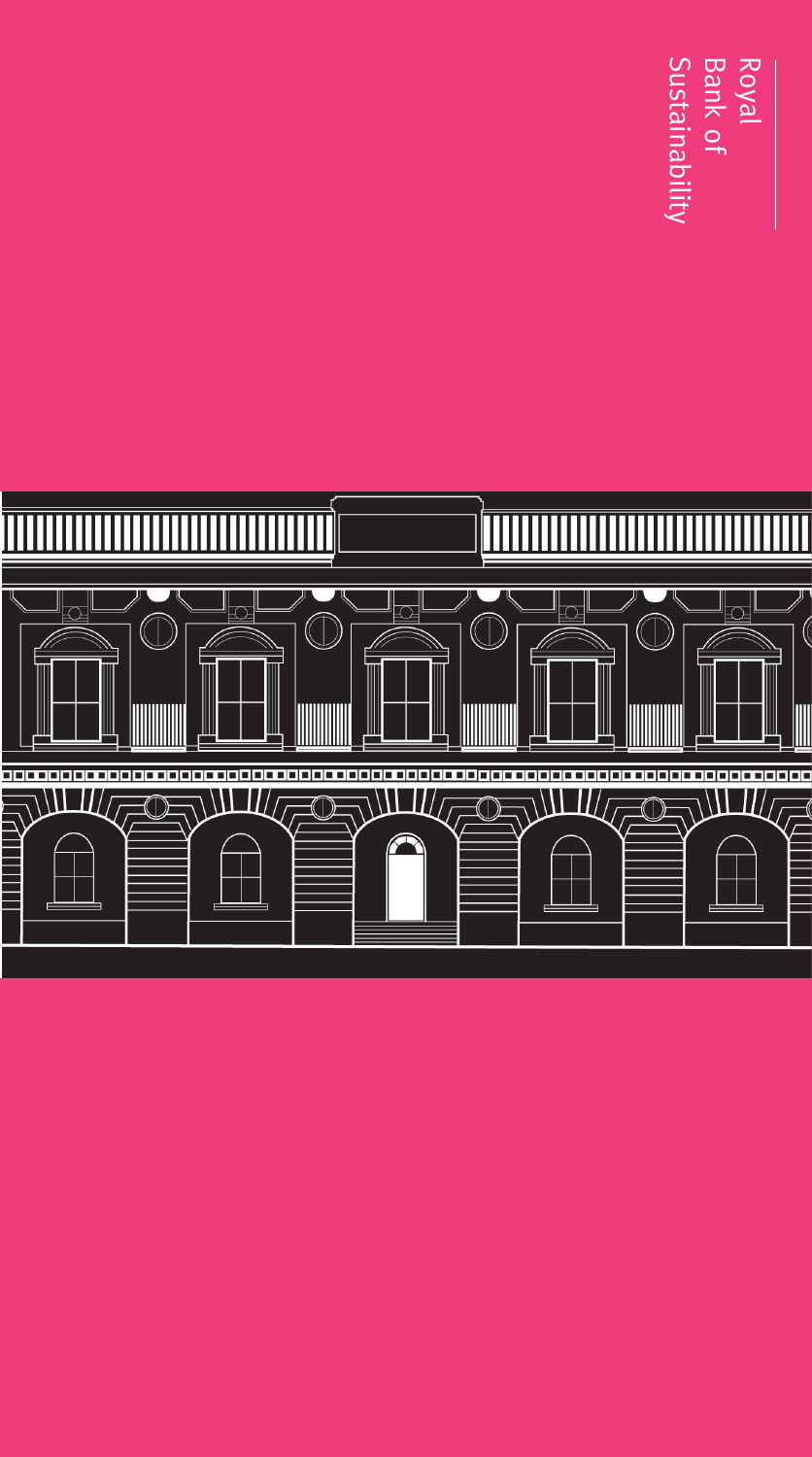Towards a Royal Bank of Sustainability: protecting taxpayers' interests; cutting carbon risk. By Nick Silver<sup>1</sup>

> *This report has been prepared with data supplied by Investor Watch and PLATFORM. I would like to thank Mel Evans, James Marriott and Kevin Smith (PLATFORM), Julian Oram, Deborah Doane and Kate Blagojevic (World Development Movement), Duncan McLaren (Friends of the Earth – Scotland), Chris Hewett (Green Alliance), Howard Reed (Landman Economics), Ian Leggett and Louise Hazan (People & Planet), Mark Campanale and Conor Riffle (Investor Watch) for help in preparing the report.*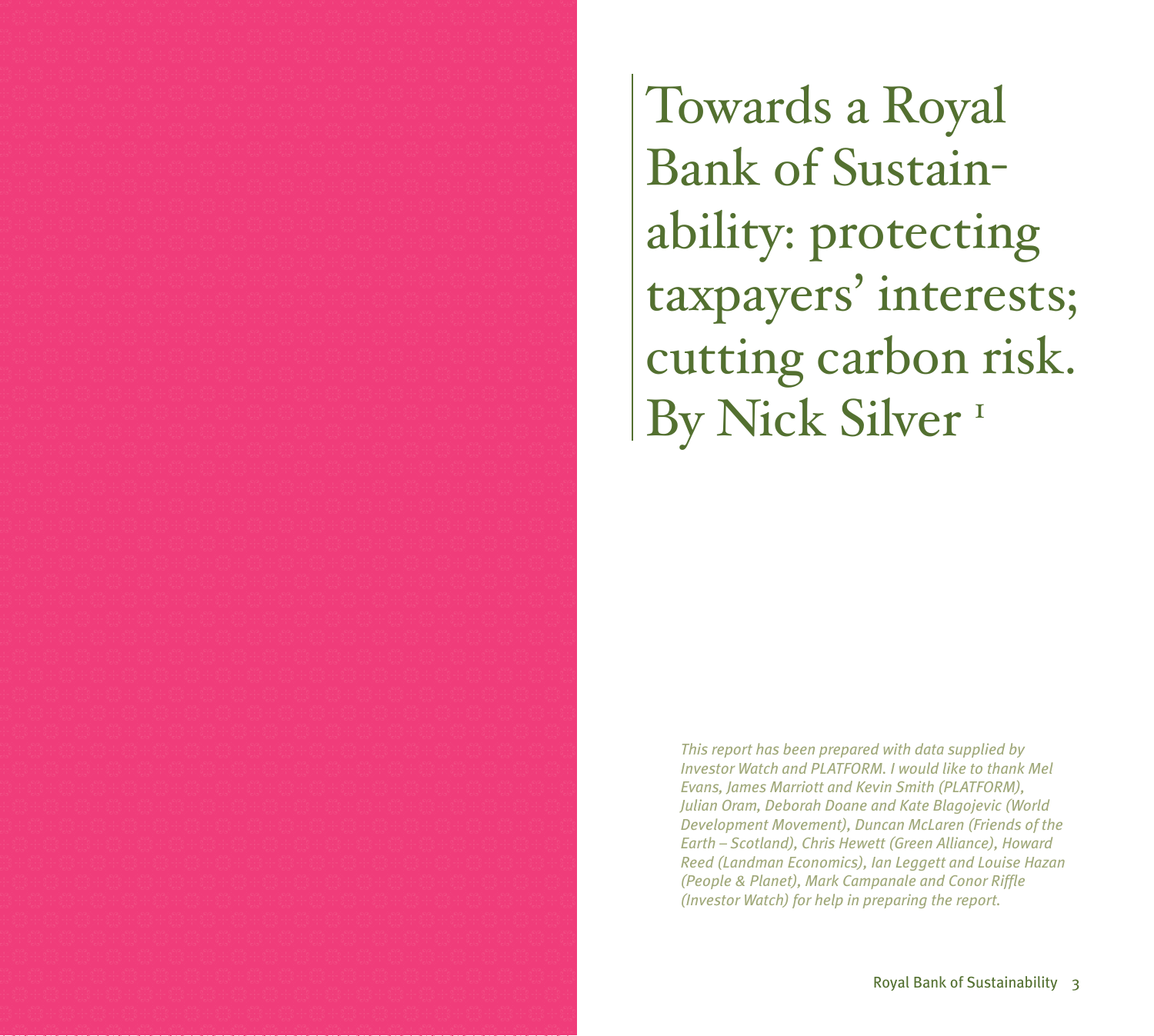# Foreword

It is widely accepted that the global economy is not on a sustainable long-term path. World leaders will shortly meet in Copenhagen to secure a deal to change course. Whatever is agreed, without the active involvement of the world's leading companies, we will fail. We need companies to create essential new low carbon technologies; to transform the way we all do business (e.g. tele-presence rather than business travel); and we need them to build a new low carbon energy and transportation infrastructure. Banks, like RBS, also have a fundamentally important role to play – we need them to channel much of the capital required to pay for these transitions. This is no small task. The International Energy Agency estimates that, globally, we need to spend some \$10 trillion on transport, energy efficiency and power generation by 2030 (IEA World Energy Outlook, 2009).

Enabling companies to play this role is partly about governments creating incentives through carbon pricing and other regulations. But it is also a matter of leadership. To achieve the huge transition ahead we need company leaders to understand the risks and opportunities they face and to develop bold and imaginative strategies for long-term success. Board directors cannot formulate and execute these strategies without the active support and engagement of their largest shareholders.

As initiatives like the UN Principles for Responsible Investment and the Carbon Disclosure Project demonstrate, many of the world's largest investment institutions understand this role and are committing themselves to become more active and engaged owners – scrutinising the companies in which they invest, not just on conventional governance issues but also on wider questions such as climate change strategy; challenging poor transparency and weak risk management; and supporting and encouraging vision and leadership.

If banks are to return to full health, and play their role in sustainable wealth creation, their boards must benefit from the active scrutiny, challenge and support of their owners; not just on short-term financial issues, but on the full range of long-term leadership and governance issues that fall within

the purview of their boards. This report raises important and timely questions about the role of UK Financial Investments, the majority owner of RBS, in fulfilling this role. There is no doubt a debate to be had about exactly what RBS's long-term strategic position should be on the many controversial issues raised by the report, but this debate is one in which its owners, government or otherwise, should be fully and intelligently engaged. The roots of the financial crisis lie partly in a failure of owners to play a sufficiently engaged part in the governance process of banks; it would be ironic if the solution to the current crisis were to create a governance vacuum that contributes to the next one.

*Dr. Craig Mackenzie, Director, Centre for Business and Climate Change, University of Edinburgh Business School2 .*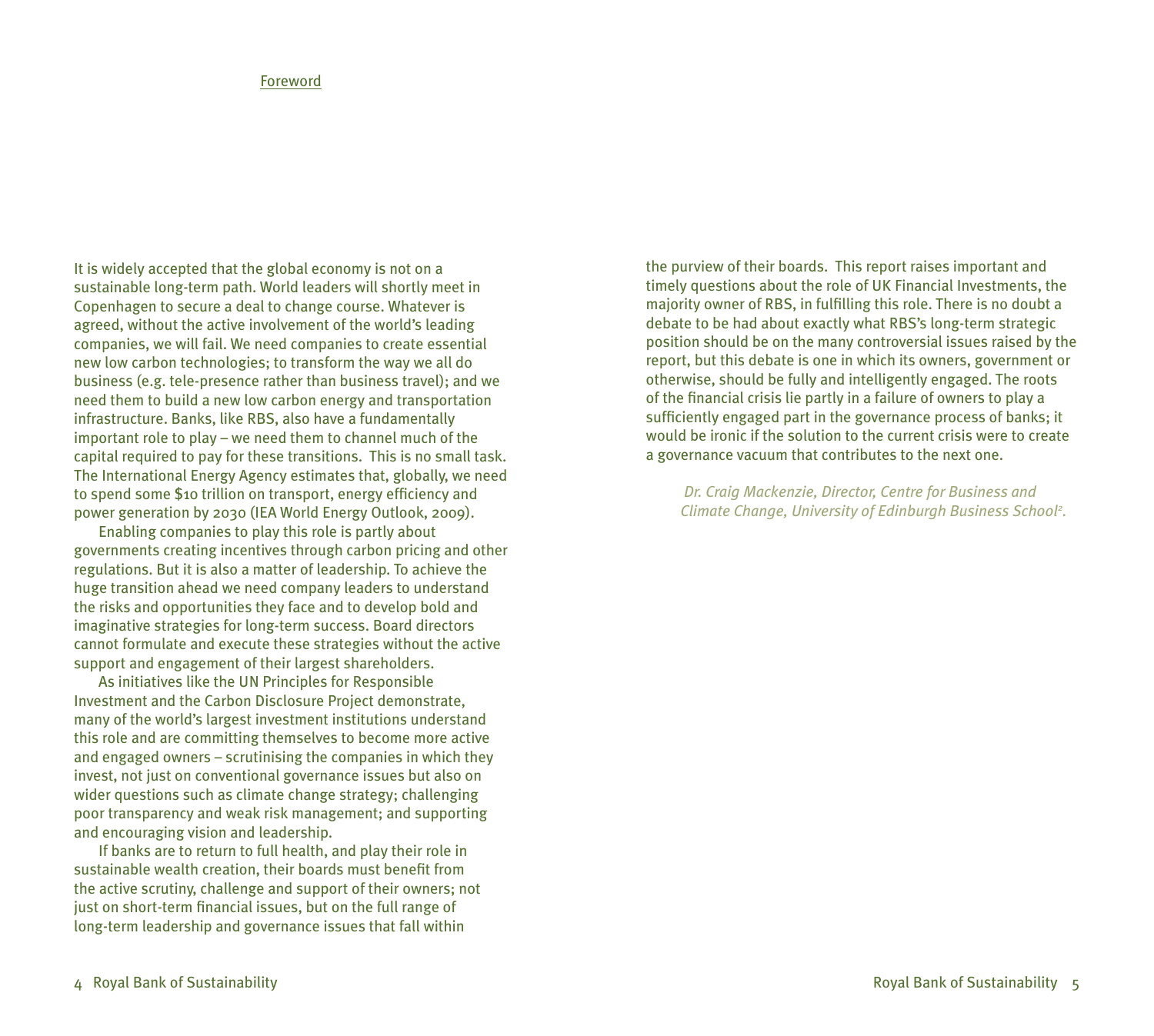### Executive Summary

In October 2008, the UK government purchased shares in a number of troubled banks. It manages these shareholdings at arms-length, through UK Financial Investments (UKFI), a government-owned company specially set up for the purpose. This report argues that the government – now the principal shareholder in Royal Bank of Scotland (RBS) - should behave as an active owner to initiate a transformation of RBS into a sustainable bank.

Active engagement is not just good investor practice, it is government policy: it is the government's view that the financial crisis was at least in part a consequence of the lack of active investor engagement. By failing to take such an approach, UKFI is failing to monitor, assess or manage environmental, social and corporate governance risks which are considered significant by mainstream investors.

Active engagement is clearly a legitimate approach for UKFI, but this report argues that the unusual circumstances of UKFI's investments create not only an opportunity, but an imperative for it to take such an active investor stance.

The reasons for this include the major economic externalities inherent in RBS' fossil fuel rich portfolio of loans and investments. These will impact on UKFI's stakeholders (the general taxpayer) more severely and consistently than on RBS or other financial institutions. Also, in line with the expectations of the Companies Act 2006, the government should set goals and objectives for the companies that it owns through UKFI to provide long-term incentives for responsible investment that will protect shareholder value (where the shareholders and taxpayers are the same).

The environmental and economic risks of climate change are severe, yet they are largely externalised by financial institutions and their client companies. Moreover, the potential failure of government policy is seen as a significant risk to investments in clean technologies. As a result RBS over-invests in fossil fuels and under-invests in renewables and other clean technologies. This in

turn damages the wider credibility of government climate policy, and threatens its delivery.

On the other hand, if regulatory or fiscal policies adequate to deliver climate change policies are delivered by the UK and other governments there is a significant risk that RBS' investments in fossil fuel companies could go bad. UKFI, as an active owner, should therefore seek to transform RBS' lending and investment strategy.

#### Recommendations

Immediate recommendations to put UKFI in step with industry good practice:

> As a minimum, UKFI should follow standard good practice for institutional investors, which involves:

Becoming a signatory to the Carbon Disclosure Project (CDP) enabling UKFI to assess the climate risks of its investments.

Being fully transparent by stating clearly guidelines on Environmental, Social and Governance (ESG) considerations and undertaking a periodic independent audit that takes into account ESG considerations. Seeking expert advice on how best to incorporate ESG considerations into investment analysis and decisionmaking processes.

Behaving as an active owner and incorporating ESG issues into its ownership policies and practices; as well as seeking appropriate disclosure on ESG issues by the entities in which it invests.

### Recommendations that would provide leadership by UKFI:

UKFI must also go beyond current industry good practice because of the government's social and environmental policies and obligations. Recommendations to achieve leadership include:

Providing incentives for long-term, sustainable behaviour by linking executive pay to the companies' long-term performance and to the bank's environmental and social performance.

Ensuring bank lending is screened on environmental and social criteria. The bank's commercial customers should be subject to independent audit on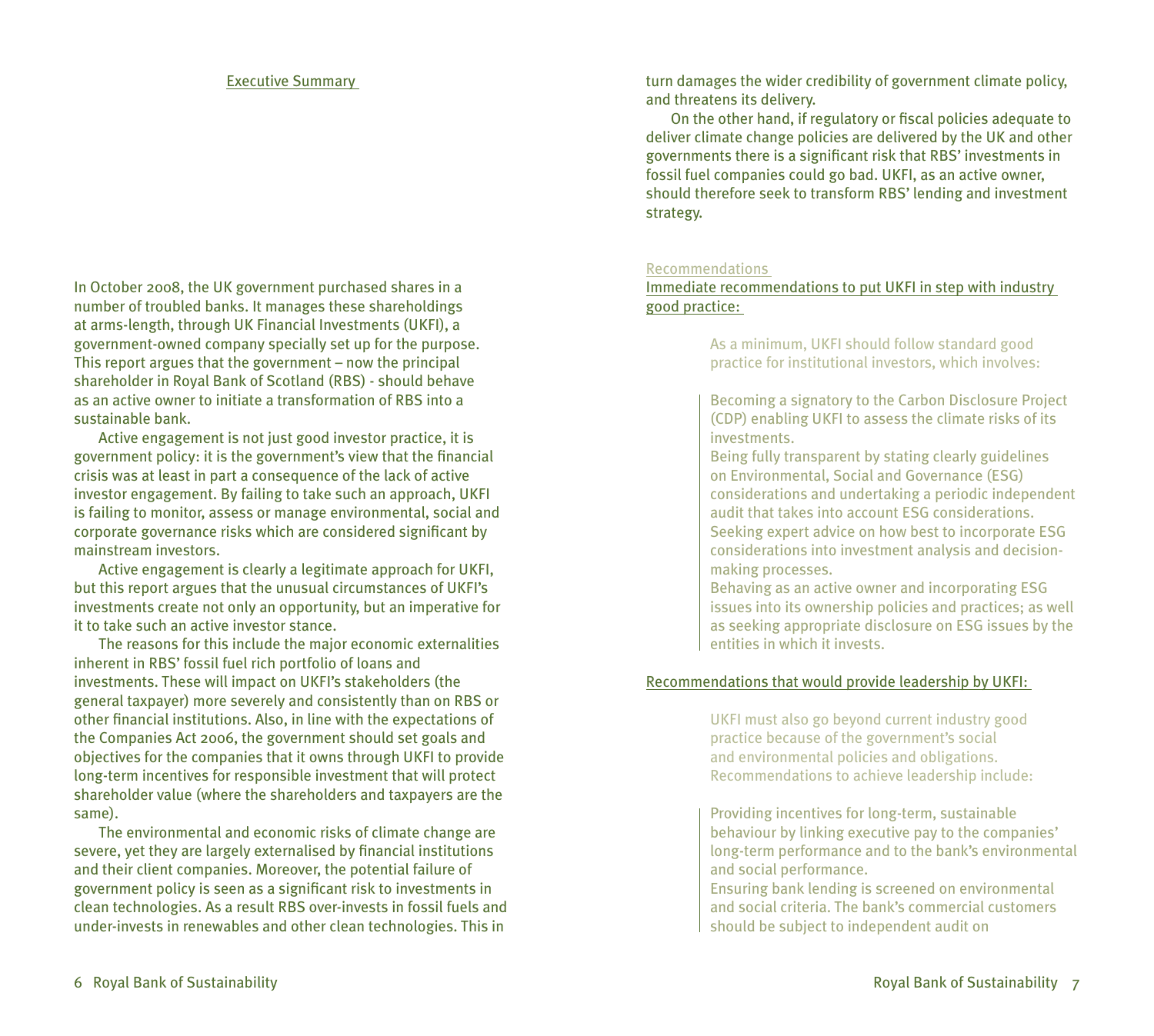environmental and social criteria. Appointing a board member with specific ESG responsibilities.

Commissioning an independent review to investigate a "sustainable" bank model, with recommendations and lessons learned that could be applied to RBS.

# Recommendations to ensure coherence with the UK government's policies:

RBS, in consultation with UKFI, should adopt a strategy to reduce exposure to high carbon investments, using the government's estimate of the 'social cost' of carbon to assess the risk/reward profile of potential funding decisions. It should:

Set targets for reducing emissions from its lending portfolio, and monitor and audit those reductions. Allocate responsibility for climate change policy to the board and senior management.

Develop a revised investment mandate drawing on expertise and guidance from independent sources and best practices in the financial sector to identify which activities should not be funded in future.

#### Conclusions

UKFI should engage actively with the Board and management of RBS to ensure effective consideration and analysis of environmental, social and corporate governance issues. UKFI should pursue higher standards than industry good practice because it is representing the wider interests of taxpayers, and defending the credibility of the government's policy and its UK Low Carbon Transition Plan.

A credible low carbon strategy for the UK would require the substantial economic risks of the fossil fuel sectors in which RBS is heavily involved to be internalised. This would represent a serious financial risk to companies in these sectors. To manage these risks and protect the shareholder/taxpayer, RBS should, in consultation with UKFI, adopt a strategy to reduce exposure to such investments.

There is a sound business case for RBS to initiate a transformation into a sustainable bank. For RBS' owners the government and taxpayers – this becomes an imperative to assess the risks and opportunities involved and to act as responsible, engaged owners in driving such a transition.

This report has been commissioned by People & Planet, World Development Movement, PLATFORM, Friends of the Earth Scotland, and BankTrack to investigate whether and how the government should align its recent investment in the Royal Bank of Scotland (RBS) with social and environmental objectives, in particular to combat climate change. Although many of its recommendations can be applied to other government-rescued banks, this report focuses specifically on RBS.

The report examines investment good practice with respect to environmental and social factors and focuses in particular on how the government, through UK Financial Investments Ltd (UKFI), might apply a risk management perspective to RBS's lending to companies involved in fossil fuel extraction and high carbon industries. It argues that such an analysis should form the basis of the government's policy towards its investment in RBS. The report does not suggest that government should be involved in the day-to-day management of RBS; but argues that the government, through UKFI, should be acting as an active owner, for example by setting goals, incentives and boundaries under which RBS operates, in the way that is considered good practice by investors.

The government had to take majority ownership of RBS because the bank failed; which strongly suggests that its risk management was less than optimal. This has also led to widespread public anger at the use of public funds for the bailout, along with concerns over executive remuneration at the failed bank. RBS' reputation is currently at a low ebb, and the banking industry and RBS in particular are facing the widespread public perception that they are unconcerned and disconnected with the society in which their activities are embedded. Dealing with environmental and social issues should be a major priority for the banks, if for nothing else than to help restore their tattered reputation. However this report argues that with regards to RBS, there is a strong business case for UKFI to intervene, as an active owner, to reorientate the investment strategy of the bank.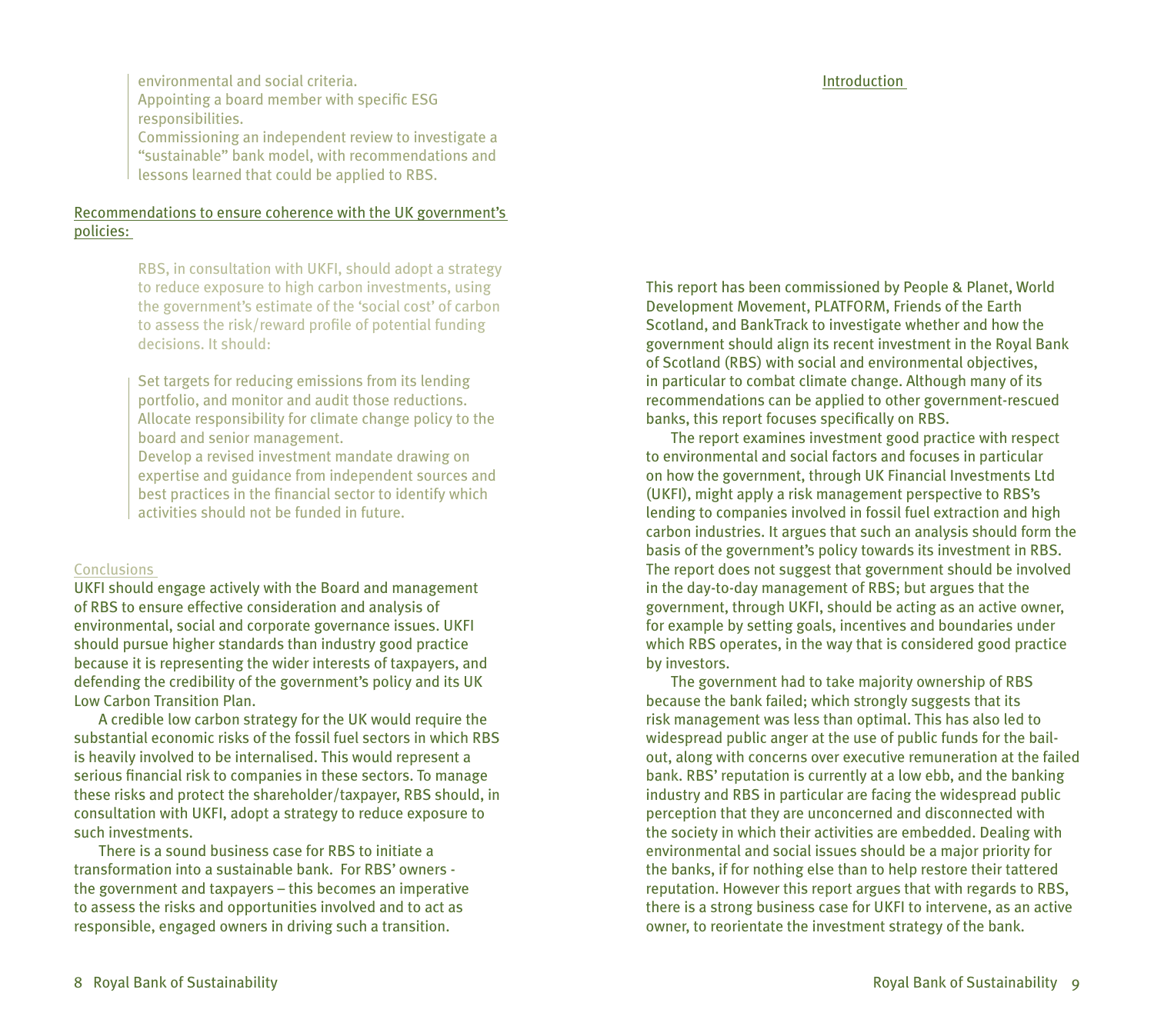#### Section 1

### The 2008 bank bail-out

### In October 2008, the British government proposed a bank rescue package totalling £500 billion. This was made up of 3 parts:

A special liquidity scheme: made up of £200 billion of short term loans

The Bank Recapitalisation Fund: the government would purchase shares of up to £50 billion in troubled banks A credit guarantee scheme: the government underwrites up to £250 billion in lending between banks

This report concentrates on the recapitalisation, the purpose of which was described as: "supporting stability in the financial system, [protecting] depositors, [safeguarding] the interests of the taxpayer."3 Through this Recapitalisation Fund, the government has invested £37 billion into RBS, HBOS and Lloyds TSB (the latter two now merged as Lloyds Banking Group).

In November 2008, the government set up (UKFI) to manage the government's shareholdings. UKFI also has responsibility for management of the government's investments in Bradford and Bingley plc and will shortly take over this responsibility from Northern Rock plc.

In January 2009, another package was announced, consisting of £50 billion to purchase corporate debt, and the Asset Protection Scheme, which insures future credit losses. RBS has assets worth £325 billion in the scheme.

The government stated that "[the government] is not a permanent investor in UK banks. Its intention, over time, is to dispose of all investments it is making as part of this scheme in an orderly way."4

This report is divided into 2 sections; the first looks at how the government should act as an investor in the banks with respect to climate change. The second section examines the risk represented by banks' lending to fossil fuel companies and how they might manage that risk to ensure the long-term sustainable value of RBS.

#### government as an institutional investor

Through UKFI, the government is a majority shareholder in RBS and other banks. This section investigates the environmental and social investment criteria UKFI could reasonably be expected to adopt given current institutional shareholder good practice and the government's own guidance, policies and views.

#### UKFI's objectives

UKFI is effectively an institutional investor as it manages the investments of a large fund on behalf of a beneficiary, in this case the taxpayer. The government and UKFI acknowledge this in its Framework Document<sup>5</sup> which sets out an Overarching Objective that:

"The Company [UKFI] should, in compliance with the Investment Mandate described in Section 4, develop and execute an investment strategy for disposing of the Investments in an orderly and active way through sale, redemption, buy-back or other means within the context of an overarching objective of protecting and creating value for the taxpayer as shareholder, paying due regard to the maintenance of financial stability and to acting in a way that promotes competition. This objective includes:

> A. consistent with HM Treasury's stated aim that it should not be a permanent investor in UK financial institutions, maximising sustainable value for the taxpayer, taking account of risk;

B. maintaining financial stability by having due regard to the impact of its value realisation decisions; and C. promoting competition in a way that is consistent with a UK financial services industry that operates to the benefit of consumers and respects the commercial decisions of the financial institutions."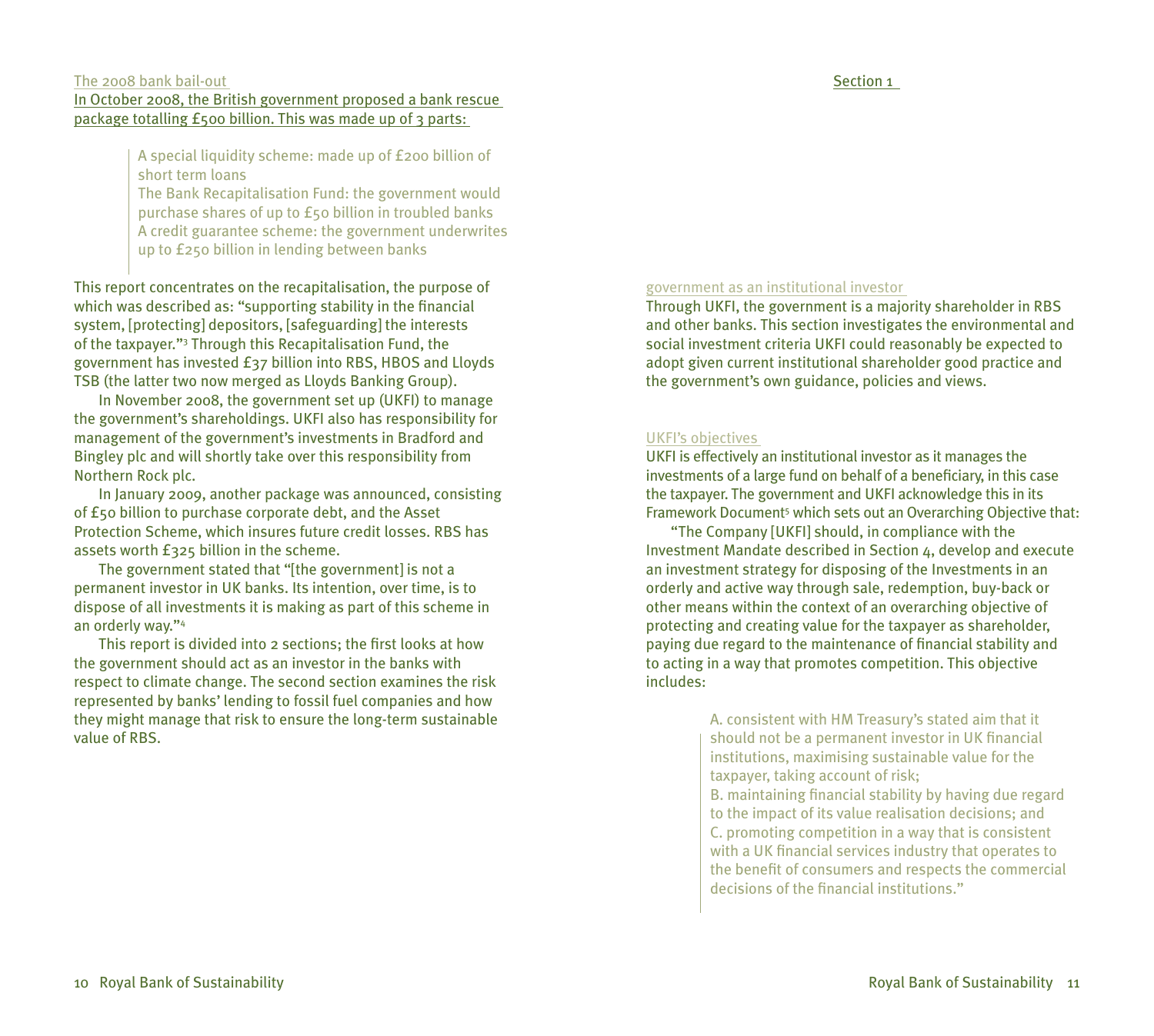# To achieve this aim:

"For these financial institutions, the Company [UKFI] will engage actively with the Investee Company in accordance with best institutional shareholder practice. The Company will (subject to the other provisions of this Framework Document) exercise the rights attaching to HM Treasury's Investments in these companies, including voting rights."6

The government has also said that it "is not a permanent investor in UK banks. Its intention over time, is to dispose of all the investments it is making as part of the scheme in an orderly way."7 The implication is that the government is just invested for the short-term, and therefore does not have to consider long-term impacts such as climate change. There is a wide divergence of opinion amongst experts as to the outcome of the financial crisis. However, it is clear that there is a great deal of uncertainty over how severe and long-lasting the downturn will be, what the limits of the banks' losses are, and when or if the government will be in a position to "dispose" of its investments in the banks.<sup>8</sup> When the investments in the banks are sold, there is no guarantee that they will not fail again.

The government has set a clear precedent and expectation that it will intervene again. Therefore the government's relationship with the banks as owners or potential owners is effectively indefinite. Even if the relationship does prove relatively short-term, there are sound reasons - set out below - why the government as investor cannot ignore long-term social or environmental implications.

#### Setting best practice as an institutional investor

As an institutional investor, UKFI has fiduciary responsibilities – it must act in the best interest of its beneficiaries who are the UK taxpayers. This is defined in its Overarching Objective, which specifically refers to "maximising sustainable value for the taxpayer, taking account of risk."9 It is widely recognised that "integrating ESG [environmental, social and corporate governance] considerations into an investment analysis so as to more reliably predict financial performance is clearly permissible and is arguably required in all jurisdictions."<sup>10</sup>

Best institutional shareholder practice is generally considered to include active engagement with management to address strategic risks. The Institutional Shareholder's Committee Statement of Principles suggests that "instances when institutional shareholders and/or agents might want to intervene include when they have concerns about ... the company's approach to corporate social responsibility."<sup>11</sup>

In the UK, pension funds, the major category of institutional investor, are legally required to report on their policy with respect to CSR issues. Lord McKenzie, the Parliamentary Under-Secretary of State for the Department of Work and Pensions has stated that "It is an obligation on pension fund trustees, not simply a right or option, to state in their Statement of Investment Principles what the fund's guidelines are on responsible investment and to what extent social, environmental or ethical considerations are taken  $into$  account" $12$ 

With respect to ESG issues, good practice for institutional investors is defined by the United Nations Principles of Responsible Investment (UNPRI), which has 582 signatories with total assets under management in excess of \$14trillion.<sup>13</sup> The Principles state that "As institutional investors, we have a duty to act in the best long-term interests of our beneficiaries. In this fiduciary role, we believe that environmental, social, and corporate governance (ESG) issues can affect the performance of investment portfolios (to varying degrees across companies, sectors, regions, asset classes and through time). We also recognise that applying these Principles may better align investors with broader objectives of society."

So, at best, by having no environmental or social policy, UKFI is not even following the minimum standards that could reasonably be expected of an institutional investor, and is not properly fulfilling its stated obligation of "taking account of risk".

# Recommendation 1

The minimum standard that UKFI should adopt is in line with standard good practice for institutional investors. It should become a signatory to the UNPRI, and follow guidance as set out in a recent United Nations Environmental Programme Financial Initiative (UNEPFI) report. This would involve the following:

> UKFI should become a signatory to the Carbon Disclosure Project (CDP) enabling UKFI to begin assessing the climate risks of its investments. UKFI should be fully transparent about investment strategies pursued, including to what extent such strategies incorporate ESG considerations; it should also clearly state its guidelines on ESG considerations and undertake a periodic independent audit that takes into account ESG considerations. UKFI should seek expert advice on how best to incorporate ESG considerations into investment analysis and decisionmaking processes.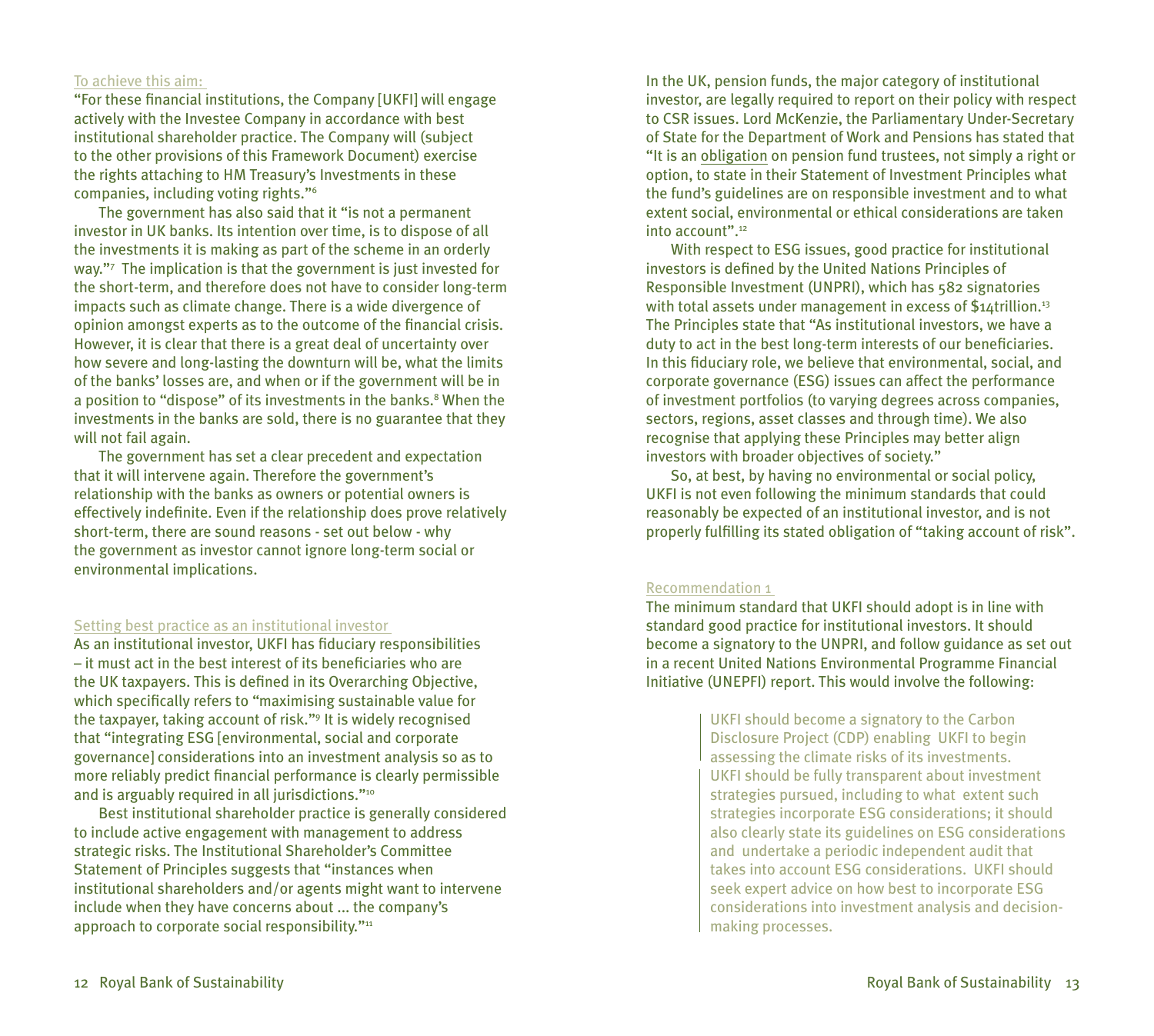UKFI should behave as an active owner, incorporate ESG issues into its ownership policies and practices; and seek appropriate disclosure on ESG issues by the entities in which it invests.

# By failing to take any of these actions, UKFI is failing to monitor, assess or manage ESG risks which are considered significant risks by mainstream investors. A recent UNEPFI report concluded that:

"it would be expected that the investment consultant or asset manager would raise ESG considerations as an issue to be taken into account and discussed with the client even if the pension fund had not specified ESG considerations as material to the tender. If the investment consultant or asset manager fails to do so, there is a very real risk that they will be sued for negligence on the ground that they failed to discharge their professional duty of care to the client by failing to raise and take into account ESG considerations."14

# However, UKFI, representing the taxpayer's investment, should go much further than standard good practice for a number of reasons.

Firstly UKFI is not a standard institutional investor: UKFI invests on behalf of the taxpayer to "maximise sustainable value for the taxpayer, taking account of risk." The theory of the Universal Investor is well established, namely that a large institutional investor, such as a pension fund, is invested longterm in a wide diversity of assets, so that any externality caused by one company will impact the economy as a whole, and hence the investor's other assets.<sup>15</sup> This argument is much stronger in the case of UKFI which has to maintain sustainable value for the taxpayer. It has been shown, most comprehensively by HM Treasury's Stern Review <sup>16</sup>, that the damage to the economy caused by unmitigated climate change will be considerable. In financing a company which contributes to climate change, UKFI is causing damage to society and the economy, the cost of which is borne by the taxpayer. The implications of this are elaborated on further in section 2 below.

Secondly the government's own spending criteria, set out in the Green Book<sup>17</sup>, states that "All new policies, programmes and projects, whether revenue, capital or regulatory, should be subject to comprehensive but proportionate assessment, wherever it is practicable, so as best to promote the public interest." It goes on to say that "There is a wide range of

generic issues that may need to be considered as part of any assessment ... [including] Environmental impacts – The effects on the environment should be considered, including air and water quality, land use, noise pollution, and waste production, recycling and disposal." The Green Book also includes a number of social criteria on its spending decisions, such as equality, health and safety. It can be argued that these criteria apply to significant decisions by UKFI, as well as to the initial establishment of the company.

Beyond the specific confines of the Green Book, the government is bound by a range of social and environmental obligations, policies and commitments. These include limiting global warming below 2°C, promoting human rights and realising the UN Millennium Development Goals. If a company in which the government is by far the largest shareholder is engaging in activities that undermine these aims (see Box 1 for an example), the government has a duty to intervene. This is very much the approach taken by the Norwegian government Pension Fund (see Table 1).

Lundin Petroleum

| Box 1<br><b>RBS</b> client<br>activity<br>contrary to<br>the UK Gov-<br>ernment's<br>policies | In October 2007, RBS underwrote loans of \$1 billion<br>for Lundin Petroleum. The Sudan Divestment Task<br>Force (SDTF) has classified Lundin in its Top 5 "Highest<br>Offenders", for its direct support for the Sudanese<br>government during the continued ethnic cleansing in<br>Darfur. Lundin was exploring for oil in Block 5B in south<br>Sudan, together with Sudapet, the Sudanese national<br>oil company, which is part of the regime. Human Rights<br>Watch and Christian Aid asserted that, if not complicit,<br>the company enabled Sudanese military operations<br>against local civilians, including the clearing of villages<br>and widespread rape. 83 MPs signed EDM 1338 in<br>support of Sudan Divestment UK, while MEPs managed<br>to divest the European Parliament's pension holdings |
|-----------------------------------------------------------------------------------------------|----------------------------------------------------------------------------------------------------------------------------------------------------------------------------------------------------------------------------------------------------------------------------------------------------------------------------------------------------------------------------------------------------------------------------------------------------------------------------------------------------------------------------------------------------------------------------------------------------------------------------------------------------------------------------------------------------------------------------------------------------------------------------------------------------------------|
|                                                                                               | from Petrochina (also active in Sudan).                                                                                                                                                                                                                                                                                                                                                                                                                                                                                                                                                                                                                                                                                                                                                                        |

Thirdly, the government has itself introduced measures designed to better enable company directors to take account of social and environmental performance in delivering long-term benefit to shareholders in the 2006 Companies Act. The traditional view – that companies must only act in the interests of achieving profits – was rejected as out-dated and unethical by the Act. Instead, the government put in statute an approach to corporate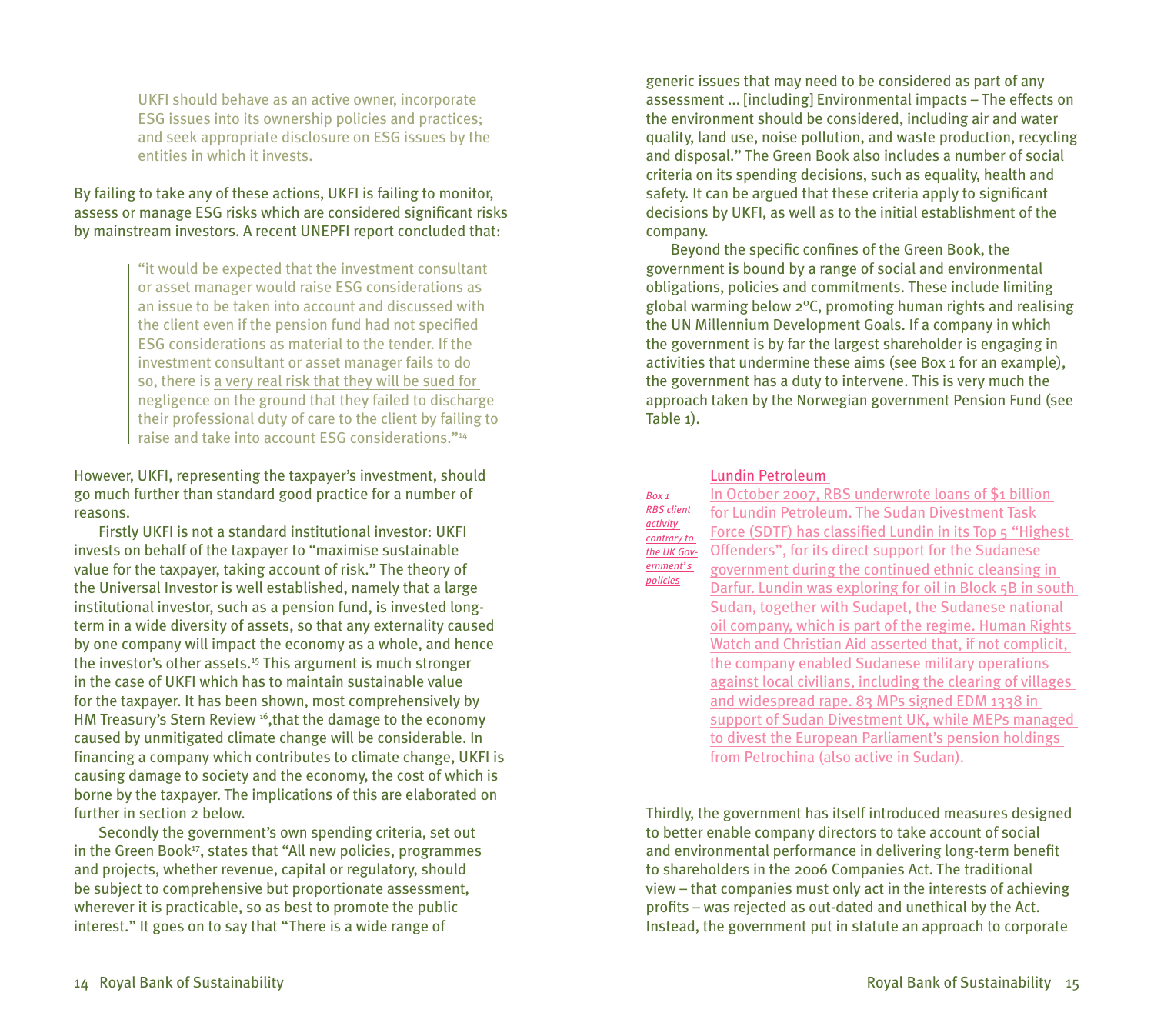governance based on what they termed "enlightened shareholder value". Margaret Hodge, the Minister in charge of shuttling the legislation through Parliament, explained that:

> "…There was a time when business success in the interests of shareholders was thought to be in conflict with society's aspirations for people who work in the company or in supply chain companies, for the longterm well-being of the community and for the protection of the environment. The law is now based on a new approach. Pursuing the interests of shareholders and embracing wider responsibilities are complementary purposes, not contradictory ones."

Specifically, the 2006 Companies Act spelled out in statute for the first time that in discharging their duties to shareholders, company directors must consider the impacts of their decisions on employees, the community and the environment, and that their decisions should look to the long-term impacts on the company and its reputation (see Box 2). In fact, Alistair Darling, now the Chancellor, noted at the time that:

> "For the first time, the Bill includes a statutory statement of directors' general duties. It provides a code of conduct that sets out how directors are expected to behave. That enshrines in statute what the law review called "enlightened shareholder value". It recognises that directors will be more likely to achieve long-term sustainable success for the benefit of their shareholders if their companies pay attention to a wider range of matters... Directors will be required to promote the success of the company in the collective best interest of the shareholders, but in doing so they will have to have regard to a wider range of factors, including the interests of employees and the environment".

"A director of a company must act in the way he *Box 2: 2006*  considers, in good faith, would be most likely to promote the success of the company for the benefit of its members as a whole, and in doing so have regard (amongst other matters) to— *Companies Act, Part 10, Chapter 2, Clause 172 "Duty to promote the success of the* 

the likely consequences of any decision in the long term, *company"* 

the interests of the company's employees, the need to foster the company's business relationships with suppliers, customers and others, the impact of the company's operations on the community and the environment, the desirability of the company maintaining a reputation for high standards of business conduct, and the need to act fairly as between members of the company."

In essence, while the underlying duty of Directors remains the same as it has been – to act in the interests of its members – the way in which companies discharge this duty is fundamentally different. This Act tells us that the duty is fulfilled only when companies consider the wider impact they have on society and the environment. The Act requires larger companies to report on these matters where they constitute potential material risks. With taxpayers as the primary shareholder in RBS, the directors have a particular need to consider these issues in how the company's actions create 'benefit' for its members. And as the company responsible for managing the taxpayers' shareholding in RBS, UKFI bears a unique responsibility for driving behaviour and decision-making within the bank that lies in accordance with the long-term interests of the taxpayer.

Finally, the government's own view on institutional investors has been clear and critical. In 2001, HM Treasury published a review which was broadly critical of the governance practices of most institutional investors. Recently its author, Paul Myners, now the government's Financial Services Secretary, reiterated its conclusions:

> "As you are only too well aware, market pressures and the structure of corporate share ownership present major challenges for shareholder engagement...The focus of an "owner", with an emphasis on creating long-term value, does not sit comfortably with the commercial pressures on an "investor" obliged to produce short-term returns... Institutional investors are expected to exert the influence and exhibit the values of "owners" but are incentivised to behave as "investors", with performance scrutinised on a quarterly, monthly or even a daily basis...

"The picture I paint is one that has led us in the direction of what I have characterised as "the ownerless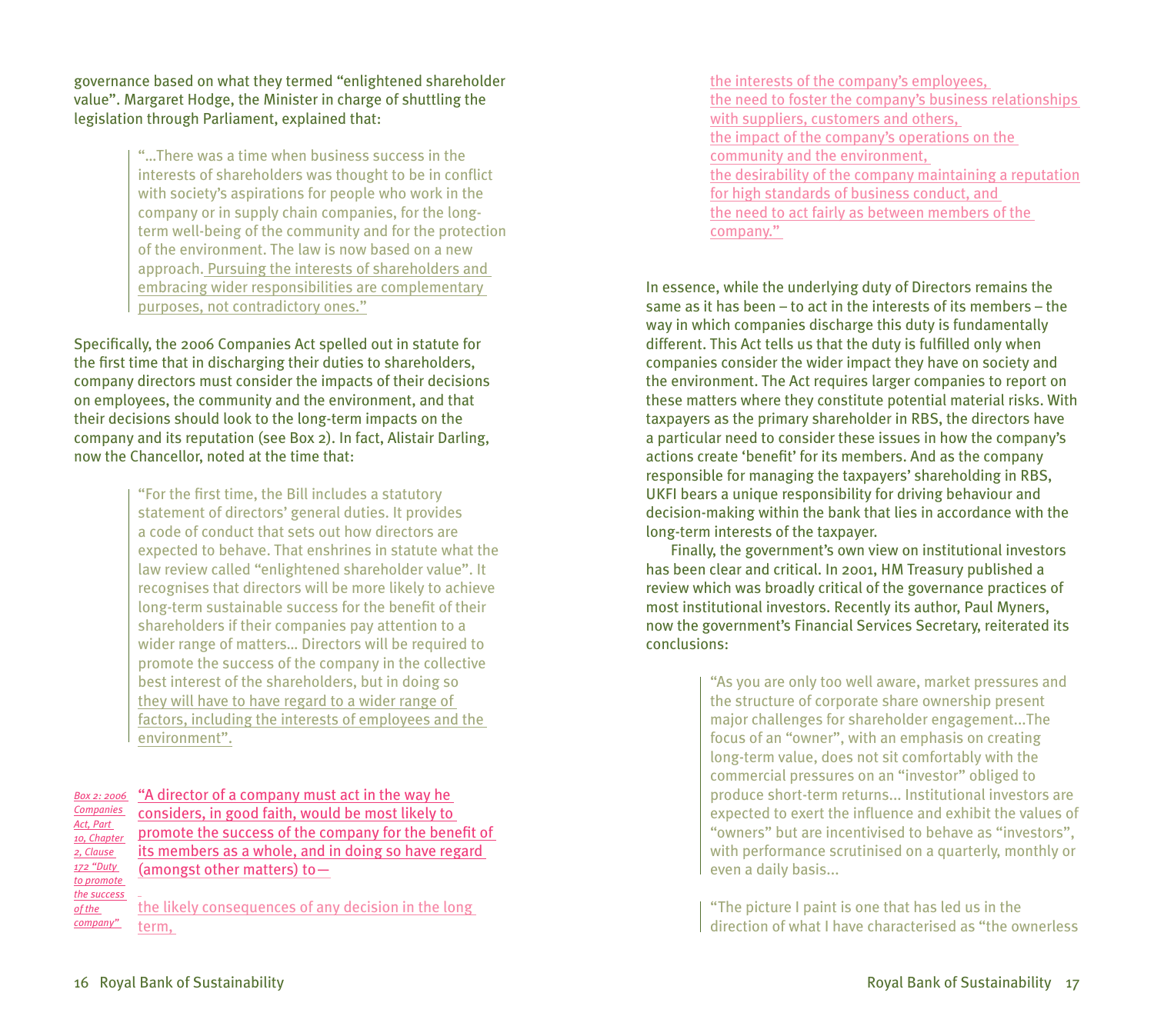corporation", reflected in fragmented share registers and inconsistent investor engagement... Any change that will lead to fund managers behaving more like "owners" and less like "investors" will have to come from the end client... Short-termism, as practised by pension funds, is self-defeating for those charged with delivering pensions over many decades in to the future, and yet it remains a predominant form of behaviour...

"A focus on "shareholder value", as measured by relative share price performance over quite short time periods lies at the heart of a number of behaviours which have delivered less than ideal outcomes, such as... A failure to take account of the longer-term consequences of investment activity, including impact on the broader economy and society."<sup>18</sup>

In summary, the government should set goals and objectives for the companies that it owns through UKFI to provide longterm incentives for responsible investment that will protect shareholder value (where the shareholders and taxpayers are the same). On 22 June RBS announced its £9.6 million pay package for Stephen Hester, the Chief Executive of RBS, with the backing of UKFI, much of it linked to "long-term" share price targets over a 3 year time period.<sup>19</sup> But UKFI has not, to our knowledge. asked for any information or incentives relating to long-term value (unless a 3 year time frame can be considered long-term) or "impact on the broader economy and society."

So what standards could we reasonably expect of UKFI's management of the recapitalised bank shares? Best practice in this field has been established by a number of large institutional investors, a selection of which are summarised in Table 1.

The pension funds listed in Table 1 are all large institutional investors with a track record of many years, and are often seen as leaders amongst their peers. None of these investors believe that ESG considerations are detrimental to the funds' performance, and instead see them as core to the long-term financial performance of the companies in which they invest. Responsible Investment practices do not involve interference in the day-to-day running of investee companies, but involve setting the correct incentives, time-frames and boundaries in which the company operates. Examples of responsible engagement by one of these pension funds are described in Box 2.

Scheme Policy

Universities **Superannuation** Scheme (assets under management £29 billion)

The Scheme's approach to responsible investing is one of engagement, not exclusion and USS aims to work with companies and managers to encourage responsible corporate behaviour based upon the belief that:

Management of such issues is good for long-term corporate performance and

Better management of these issues protects and enhances the value of the fund's investments.

Environment Agency Pension Fund (assets under management £1 billion)

The increasing popularity of responsible investment stems from a growing recognition by investors that good ESG practices can benefit the financial performance of companies, particularly over the long-term. This may be because investors who are aware of all these factors are better placed to manage risk – and thus to seize opportunities to increase financial returns.

APG Group (assets under management 205 billion)

APG believes that systematically taking environmental, social and corporate governance considerations into account can contribute to better investment decisions. As we explain below, it is clear that these issues impact the financial performance of many of the companies we invest in. By embedding responsible investment in its investment policy, APG helps pension funds not only to fulfil their ambitions in relation to social responsibility, but also to meet their longterm financial targets.

Norway Government Pension und (assets under management 87 billion Kroner)

Folketrygdfondet [the pension fund manager] has defined ethical principles as an integrated part of the management effort, in order to promote long-term value creation. As a major investor in the Norwegian stock market, Folketrygdfondet attaches considerable weight to acting as a responsible and predictable owner. It has therefore prepared a set of fundamental ownership principles.

*Table 1 A selection of investors' Responsible Investment Policies*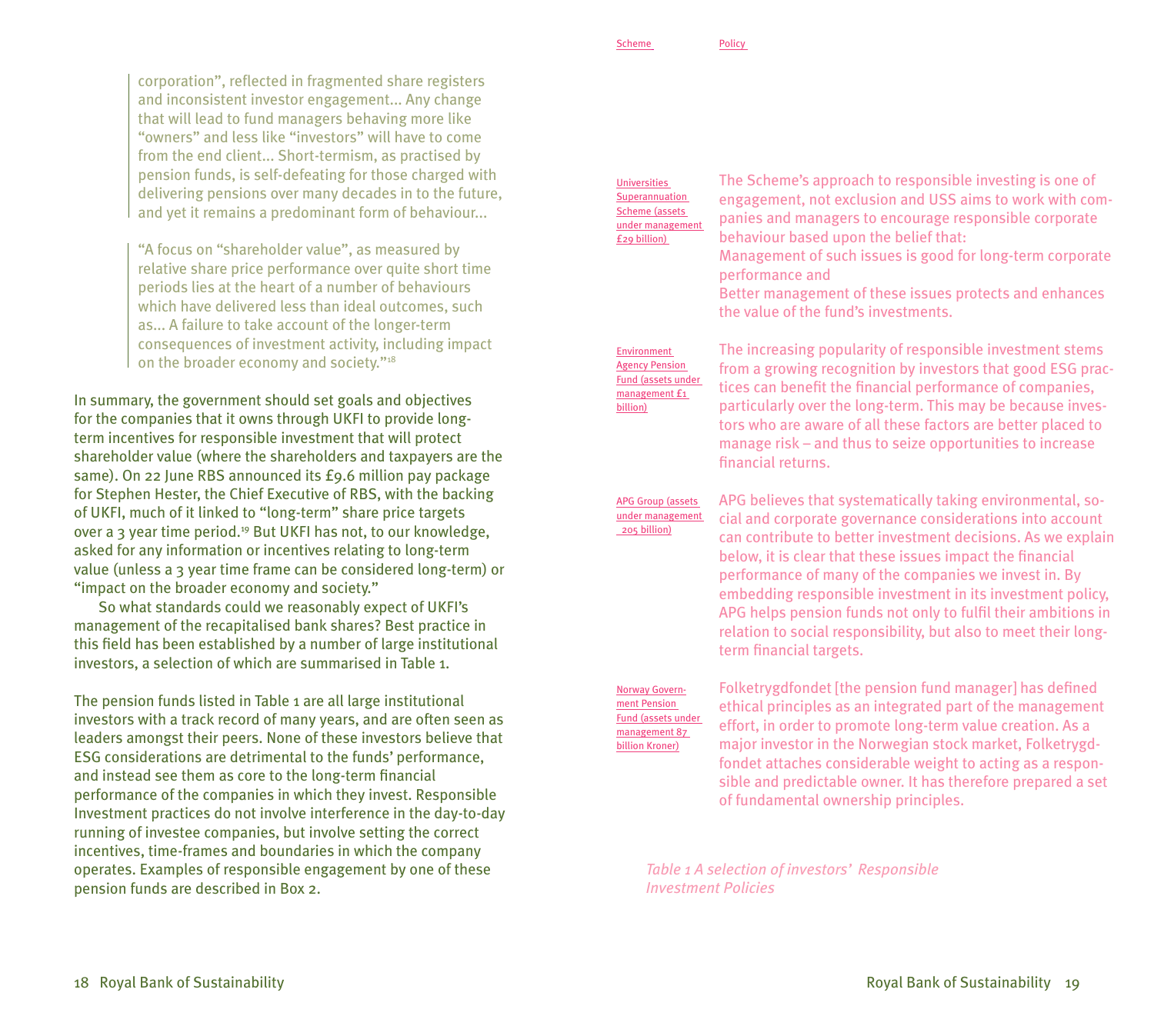*Box 2 Examples of active engagement by APG20*

Measures against child labour at CVS Caremark "We investigated accusations of involvement in child labour aimed at companies including the US multinational CVS Caremark. The company, which had already been convicted in 2007 in connection with child labour, informed us that it had an arrangement with the US Labour Secretary, in which managers and young people receive training on what work the latter may and may not do. Parents were also informed, and measures were taken to avoid irregularities in the future. The steps taken give us confidence that the company will not overstep the rules again." *Child labour in cocoa production*

"In 2008, APG launched an investigation into companies that use cocoa from Ghana and Ivory Coast in their products. We want to encourage companies to take joint action to fight child labour. Although this has been a hot topic for years, companies are by no means making the most of the opportunities to prevent children from becoming recruited into cocoa farming. For these companies, reports in the media of involvement in child labour pose a real risk to their reputation. Collaborating with a Scandinavian investor, we entered into talks with the key players in the sector to find a structural solution."

UKFI is not a typical institutional investor as it is a very large shareholder in only two companies as opposed to being a small shareholder in many companies. It therefore cannot actively manage its portfolio, by investment and disinvestment. However, much of the focus of the pension funds described in Table 1 refers to engagement with companies and not to (dis)investment, and is therefore applicable to UKFI. It also follows that as UKFI is a significant shareholder in its investee companies, its engagement will carry much more weight than a normal institutional investor.

#### *Recommendation 2*

As an active owner, UKFI must engage effectively with RBS management. RBS is predominantly a retail bank with a large public-facing presence which places great importance on brand and reputation. These have been significantly tarnished by the bank's collapse and public anger over executive pay. The bank's ethical performance may be affecting its long-term value, and

this is likely to continue without active ownership, as there is no other impetus for the company's culture to change. At the very least UKFI should request that the board of RBS commission an external advisor to report on the company's ESG performance and how this could be improved. UKFI should also engage actively with RBS on the following issues:

#### Providing incentives for long-term, sustainable

behaviour. Executive pay should be linked to the companies' long-term performance, for example through company bonds and equity held in escrow accounts for directors and released after 10-20 years. It could also be linked to the bank's environmental and social performance. This would contrast significantly to the Executive pay that has actually been awarded.

All lending over a certain level should be screened on environmental and social criteria. Companies that the bank lends to must be subject to an independent audit on environmental and social criteria so that they meet basic government environmental and human rights criteria.

A board member should be appointed with specific ESG responsibilities. This would help place ESG decisionmaking at the centre of company policy.

UKFI should request reports both from the RBS Board and an independent consultant investigating "sustainable" banking models. A number of banks are considered to be "sustainable" banks (see box 3). The larger banks such as HSBC and Standard Chartered that survived the financial crisis have started to adopt sustainable practices. RBS should aim to be a leader in applying such practices, where appropriate, to a highstreet bank.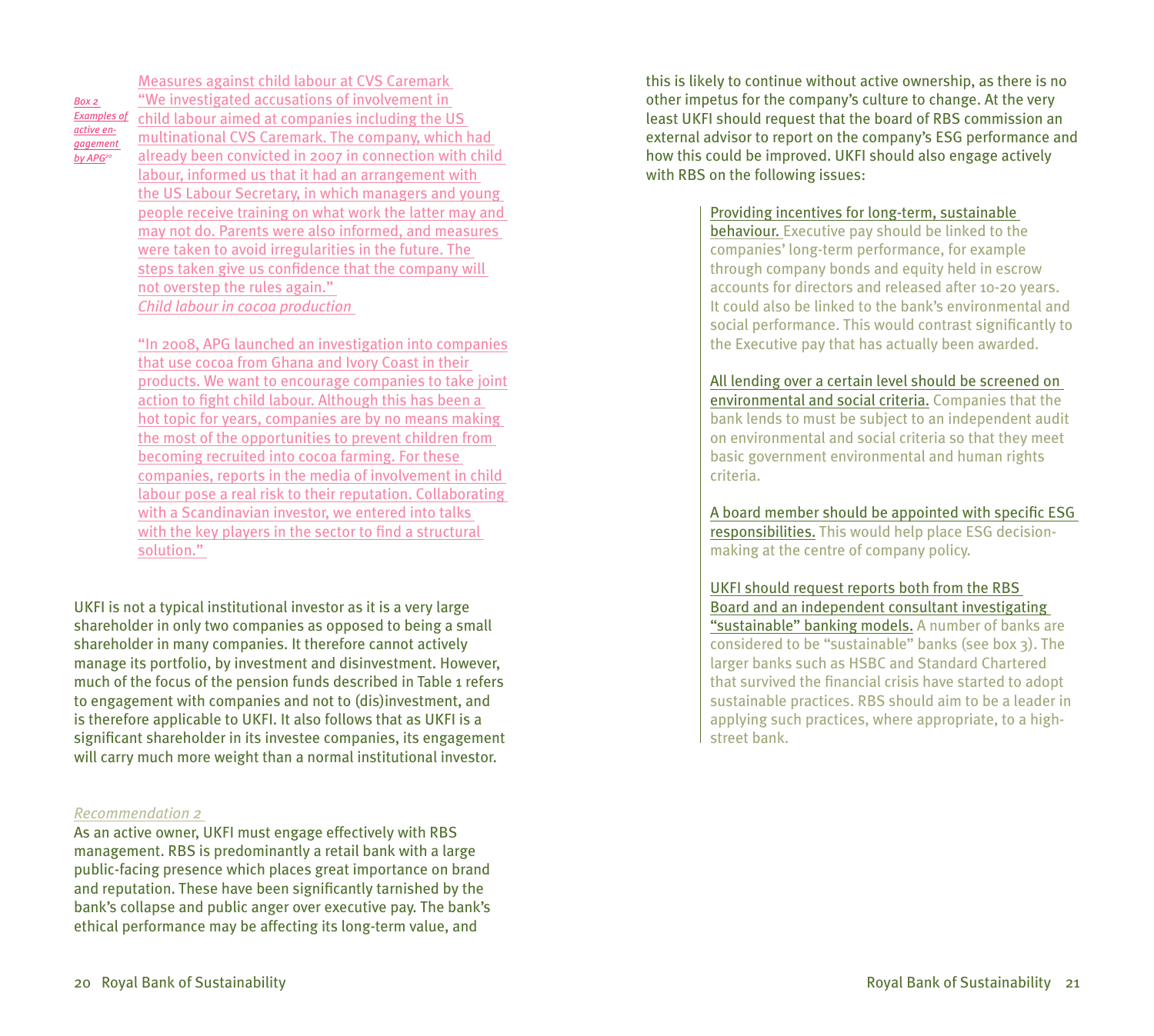#### Triodos Bank

*Box 3 "Sustainable" Banks* "Triodos Bank can claim to be the world's most sustainable bank. Winner of the Financial Times Sustainable Bank of the Year Award in 2009, Triodos offers a pioneering banking model and the inspiration for a genuinely sustainable financial future. Crisisresistant, genuinely transparent and only lending to and investing in organisations that benefit people and the environment, Triodos is unlike any other commercial bank.

"Established in 1980 in The Netherlands, with a UK office following in 1995, Triodos Bank enables money to work for positive social, environmental and cultural change.

"Triodos offers a comprehensive range of banking services for social businesses, charities and groups along with a variety of savings accounts for individuals. It is a public bank with thousands of customers and shareholders. Our principles and independence are guaranteed through a special share-holding trust which protects the social and environmental aims of the bank. We have offices in the UK, Belgium, Spain and The Netherlands as well as an International Development Investment Unit which finances fair trade and microfinance in developing countries."

#### The Co-operative Bank

"The Co-operative Bank's Ethical Policy is based on extensive consultation with customers and reflects their ethical concerns surrounding how their money should and should not be invested. It also informs The Cooperative Bank's choice of partners and suppliers. The policy covers the following issues: Human Rights, The Arms Trade, Corporate Responsibility and Global Trade, Genetic Modification, Social Enterprise, Ecological Impact and Animal Welfare. "During 2005, The Co-operative Bank turned away some 30 businesses whose activities were in conflict with their customers' ethical concerns. As a result, income worth some £10 million was denied to the Bank. At the same time, significant monies were directed to businesses whose activities were supportive of the Bank's customer's ethical priorities."

# The lending risks of climate change

Section 1 identified the need for UKFI to take an active ownership approach to its investments with respect to environmental, social and governance issues. This would be in the interests of the taxpayer and be consistent with best practice which has been developed over a number of years by institutional investors. Active ownership will both improve the long-term sustainable value of RBS and enhance its positive contribution to society as a whole. These are symbiotic, not mutually exclusive, objectives.

This section concentrates on lending risks with respect to climate change, as it is the major environmental threat identified by the government. It is also an issue on which RBS has been specifically and heavily criticised. The fossil fuel-related activities of RBS' clients represent a risk to the long-term value of the company, and will potentially impact the taxpayer-shareholder.

RBS is currently a leading financier of the fossil fuel and carbon intensive industries which contribute to climate change. In practice, much of the risk associated with these industries is borne by society and hence the taxpayer. However UKFI's objective is to "maximising sustainable value for the taxpayer, taking account of risk". From the taxpayers' viewpoint, risk would be reduced if fossil fuel investments were phased out in a managed way based on carbon intensity, while investment supporting the low carbon economy should be increased. This is not only true of environmental risk, but also of economic risk, as described in HM Treasury's Stern Review.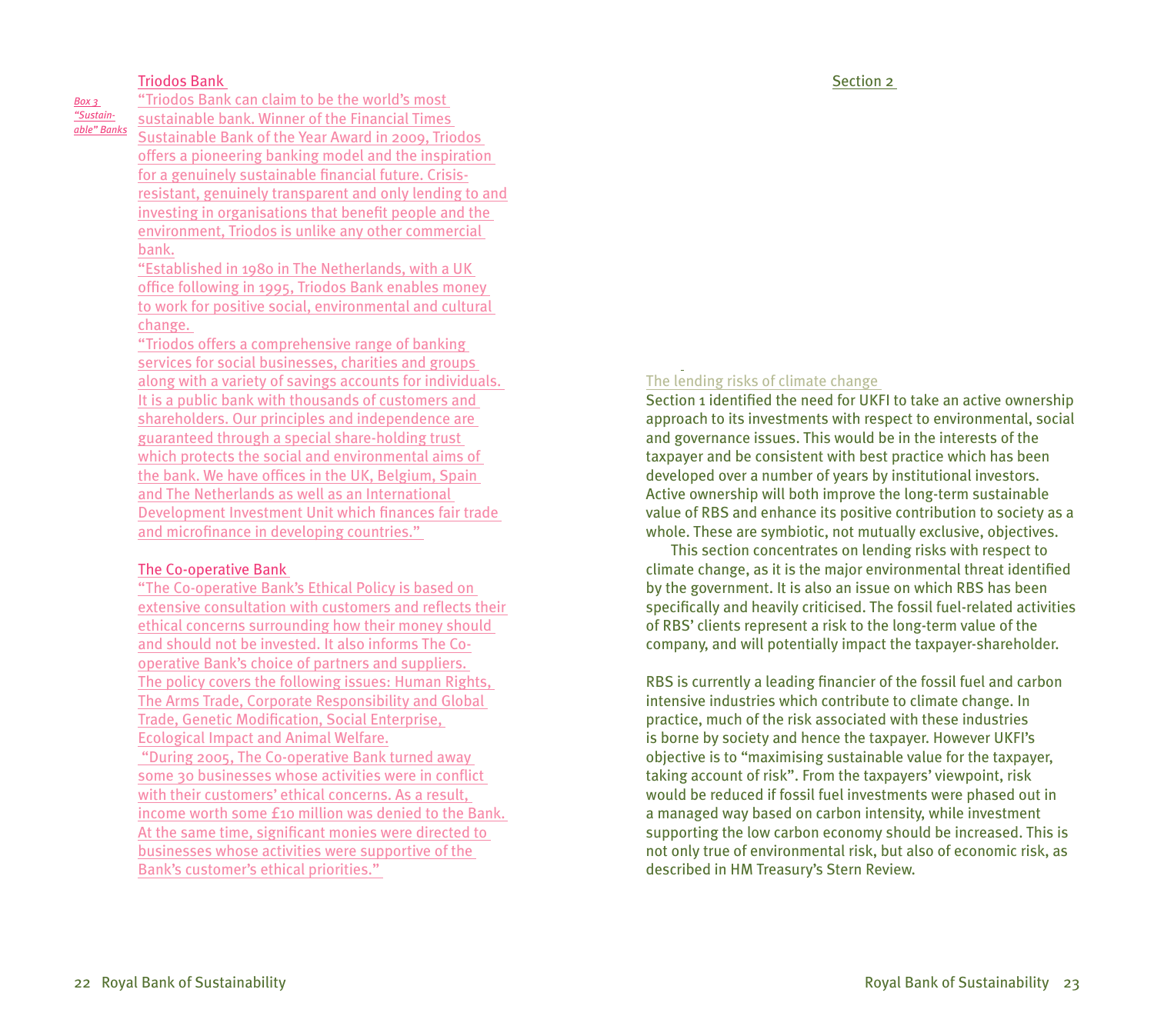# Background on climate change

The evidence, cause and consequences of climate change have been well documented elsewhere. The reader is referred to, for example, the latest Intergovernmental Panel on Climate Change Assessment Reports.<sup>21</sup> Of particular relevance to this report, are the following:

> It has generally been agreed that an increase in global temperatures of more than 2°C is "dangerous", and that emissions should be reduced to avoid this level of warming . This can only be achieved if global emissions peak by 2015.

The government's own emissions targets are 34% reductions by 2020 and 80% by 2050 22.A recent letter from the Committee on Climate Change, the body that advises the government on setting carbon budgets, concluded that because of aviation emissions, the cut of greenhouse gas emissions from other sectors would have to be 90% by 2050 $23$ .

A recent paper<sup>24</sup> estimates that to have just a  $25\%$ probability of limiting temperatures below 2°C will require total emissions in the fifty years between 2000 and 2050 to be constrained to no more than 1,000 Gigatonnes of CO2, of which the world has already burnt a third (in less than 10 years). To achieve this target would mean limiting future emissions to, at most, a further 667 Gigatonnes. This has been estimated as equivalent to burning just 22% of current fossil fuel reserves.25

A recent report from PLATFORM26 found that embedded emissions from project finance attributable to RBS was 44 M tonnes of CO2 in 2006, greater than Scotland's national emissions. However, most of these projects were in collaboration with other lenders and the total annual emissions from these projects was 825 M tonnes of CO227, significantly more than the UK's total direct emissions and 3% of global emissions. So, through its ownership of RBS, the government potentially has a larger influence on global carbon emissions than it does through all domestic activities.

The Stern Report made it crystal clear that a 'businessas-usual' model of managing the economy would lead to the imposition of additional economic costs or to the loss of economic value.

Those findings have been reinforced by the World

Bank's World Development Report 2010 in which a key message is that "Economic growth alone is unlikely to be fast or equitable enough to counter threats from climate change, *particularly if it remains carbon intensive and accelerates global warming.* So climate policy cannot be framed as a choice between growth and climate change. In fact, climate-smart policies are those that enhance development, reduce vulnerability, and finance the transition to low-carbon growth paths. A climate-smart world is within our reach if we act now, act together, and act differently"

The report goes on to say, "Acting now is essential, or else options disappear and costs increase as the world commits itself to high-carbon pathways and largely irreversible warming trajectories. Acting differently is required to enable a sustainable future in a changing world. In the next few decades, the world's energy systems must be transformed so that global emissions drop 50 to 80 percent."

The Stern Report made it crystal clear that a 'businessas-usual' model of managing the economy would lead to the imposition of additional economic costs or to the loss of economic value.

Those findings have been reinforced by the World Bank's World Development Report 2010<sup>28</sup> in which a key message is that "Economic growth alone is unlikely to be fast or equitable enough to counter threats from climate change, particularly if it remains carbon intensive and accelerates global warming. So climate policy cannot be framed as a choice between growth and climate change. In fact, climate-smart policies are those that enhance development, reduce vulnerability, and finance the transition to low-carbon growth paths. A climate-smart world is within our reach if we act now, act together, and act differently" (italics added)

The report goes on to say, "Acting now is essential, or else options disappear and costs increase as the world commits itself to high-carbon pathways and largely irreversible warming trajectories. Acting differently is required to enable a sustainable future in a changing world. In the next few decades, the world's energy systems must be transformed so that global emissions drop 50 to 80 percent."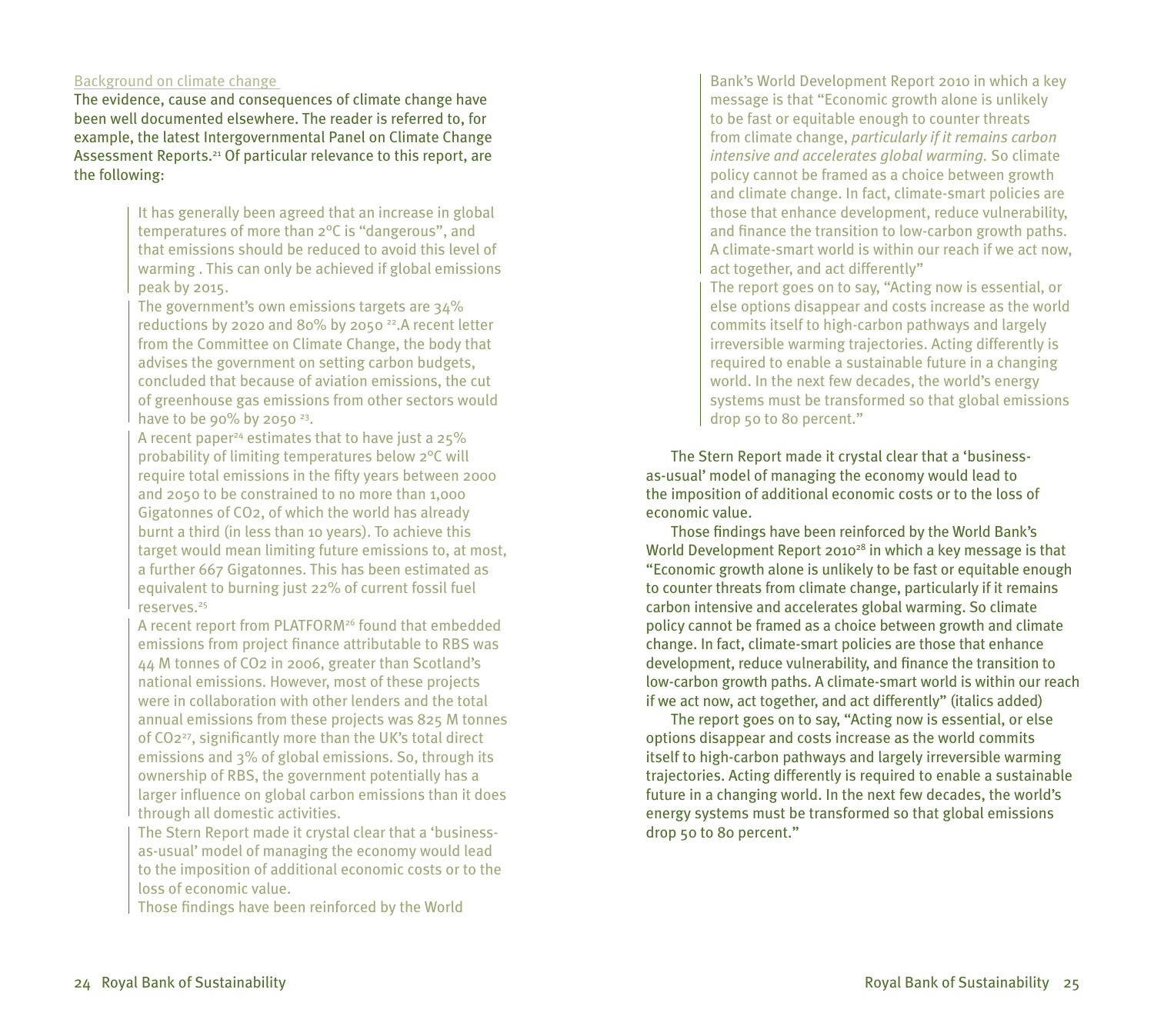# The social cost of climate change

UKFI's objective is to "maximising sustainable value for the taxpayer, taking account of risk". Climate change represents a significant risk to the taxpayer and the economy as a whole. HM Treasury's Stern Review, one of the most influential reports on the economic impacts of climate change concludes that "In summary, analyses that take into account the full ranges of both impacts and possible outcomes - that is, that employ the basic economics of risk - suggest that 'business-as-usual' policies will reduce welfare by an amount equivalent to a reduction in consumption per head of between 5 and 20%."29

Since initial publication of the Stern Review, new research has concluded that "Since the late 1990s, greenhouse gas emissions have increased at close to the most extreme IPCC scenarios, meaning that rates of warming will be faster than most people expect."30 This conclusion is supported by a recent report from the Hadley Centre which found that warming of more than 4 degrees centigrade could happen within the lifetime of many taxpayers. Such a high level of warming could have extreme consequences, such as the Arctic warming by  $15^{\circ}C^{31}$ . Stern himself has acknowledged that his report was based on the 'understated' conclusions of the IPCC32. The cumulative message of recent research is that the accelerating pace of climate change is likely to mean that the negative impact on consumption will be more, not less, significant.

In assessing the economic costs the Stern Report goes on to make it clear that "Much (but not all) of the risk can be reduced through a strong mitigation policy, and we argue that this can be achieved at a far lower cost than those calculated for the impacts. In this sense, *mitigation is a highly productive investment."*

A business model that is based on unfettered investment in and support for fossil fuels needs to be recognised for what it is a model that will increase the risks of reduced economic activities and one that chooses not to maximise the benefits of investing in mitigation.

The reason that financing the exploitation of fossil fuels is currently profitable and low risk for a bank is that the risks of climate change are currently externalised. Neither the bank nor the fossil fuel company has to pay the full costs of the damage (current or future), or directly face the risks caused by burning fossil fuels. The costs of adapting to the impact of climate change are borne by the taxpayer – for example, through increases in the cost of flood defences or extra storm damage. The transfer of ownership of RBS to the taxpayer effectively means that, in the case of RBS, these 'external' costs from lending activity into the oil, gas and coal sectors are no longer carried by a third party. Shareholders/taxpayers will have to face the cost and risk from climate-damaging investments unless steps are taken to factor them into RBS' decision making process.



*Figure 1 Annual global emissions reduction rate to stay within 2°C 33*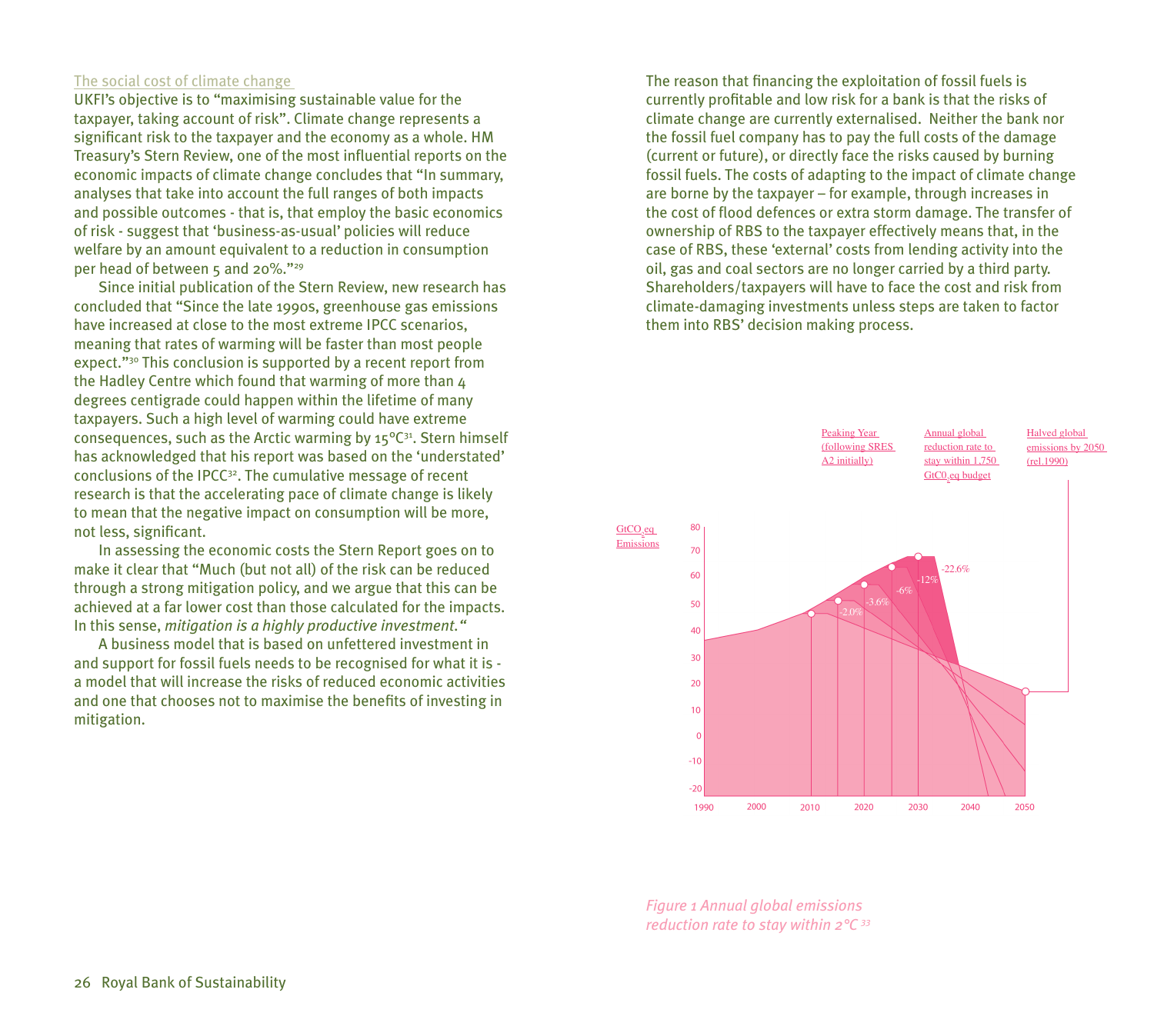The risk and cost caused by burning fossil fuels is socialised since the cost falls on society and ultimately the taxpayer. This social cost of carbon has been estimated by, for example Stern (2006)34, to be \$85 per tonne of CO2, compared to the current price in the Emissions Trading Scheme (ETS) of \$1935. The fossil fuel company pays the first \$19 of the damage caused by emissions, whereas the taxpayer ultimately faces the cost of the remaining \$66.

From the taxpayer-owner's point of view, investment or lending decisions for both fossil fuel projects and renewable energy projects should be based upon the social cost of carbon, as the taxpayer is effectively bearing the extra cost. Needless to say, this would make fossil fuel lending much less attractive and lending decisions to renewable and clean technology projects much more attractive. As part of its UK Low Carbon Transition Plan, the government has recently adopted new guidance on the valuation of carbon which suggests a shadow price of £70 per tonne of CO2 by 2030 and £200 by 205036. It is inconsistent, and not in the interests of taxpayers as shareholders, for UKFI and RBS to use a lower carbon price in assessing risk than that set in the government's guidance.

#### Risk from climate change to taxpayer as RBS shareholder

To significantly reduce the risk from climate change, drastic action is required. Figure 1 shows that global emissions need to peak before 2015, otherwise it will become virtually impossible to avoid warming of 2°C. Even if global emissions peak by 2015, in 6 years, annual reductions thereafter of 3.6% will be required. This compares to the UK's emissions (including embedded emissions) increasing by 19% since 199037. The scale of the challenge is daunting – we will have to achieve a low carbon re-industrialisation three times as great as the industrial revolution38.To achieve this revolution the government will, without delay, have to make effective use all of the tools available.

Whilst it is growing, current investment in low-carbon industries is much lower than required to meet the government's carbon reduction targets. A report by Ernst and Young concludes that £234 billion of new investment by 2025 is required to meet the UK's energy goals. Of this, approximately £169.8billion<sup>39</sup> will need to be invested in clean energy (Table 3). The government estimate that £100 billion will need to be invested in renewable energy40. This compares with the current asset base in the *entire*  energy supply industry of £62 billion<sup>41</sup>. Venture capital investment in renewable energy in the UK was only £74 million in 2008 (£240 million in  $2007$ <sup>42</sup>.

# Renewable generation capacity Transmission and distribution Smart metering Carbon emission reduction target/Supplier Obligation Total 112.5 28.2 13.4 15.7 169.8

*Table 3 Required investment in clean energy to 202543*

Annual investment will have to increase by an order of magnitude to achieve the UK's clean energy targets. The global picture is similar – investment in renewable energy was \$155 billion in 200844, compared with estimates of required investment ranging from \$500 billion<sup>45</sup> to \$1trillion per annum<sup>46</sup>. So both in the UK and globally there is a considerable funding gap to fulfil the required scale up of clean energy technologies and infrastructure.

The government is legally obliged to oversee a massive growth in renewables and clean technology. For example, in 2007, renewables accounted for approximately 5% of the UK's energy supply47 whereas the government's target is for this to grow to around 30% by 202048. Similar growth could be expected in lowcarbon transport and energy efficiency to meet the government's targets.

Why does a funding gap exist when the government has set legally-binding targets for emissions reductions which could be expected to lead to spectacular growth in these sectors?

For a project to be investible, a financier will consider the risk/return profile of an investment; if the risk is perceived to be high, then the cost of finance will increase, making the project uneconomical. On this basis, renewable energy and clean technology investments can appear high risk as they are often relatively new technology and rely on specific policy intervention to make them profitable. For example, offshore wind requires appropriate power purchase agreements, timely access to the national grid and sufficiently-priced renewable obligation certificates.49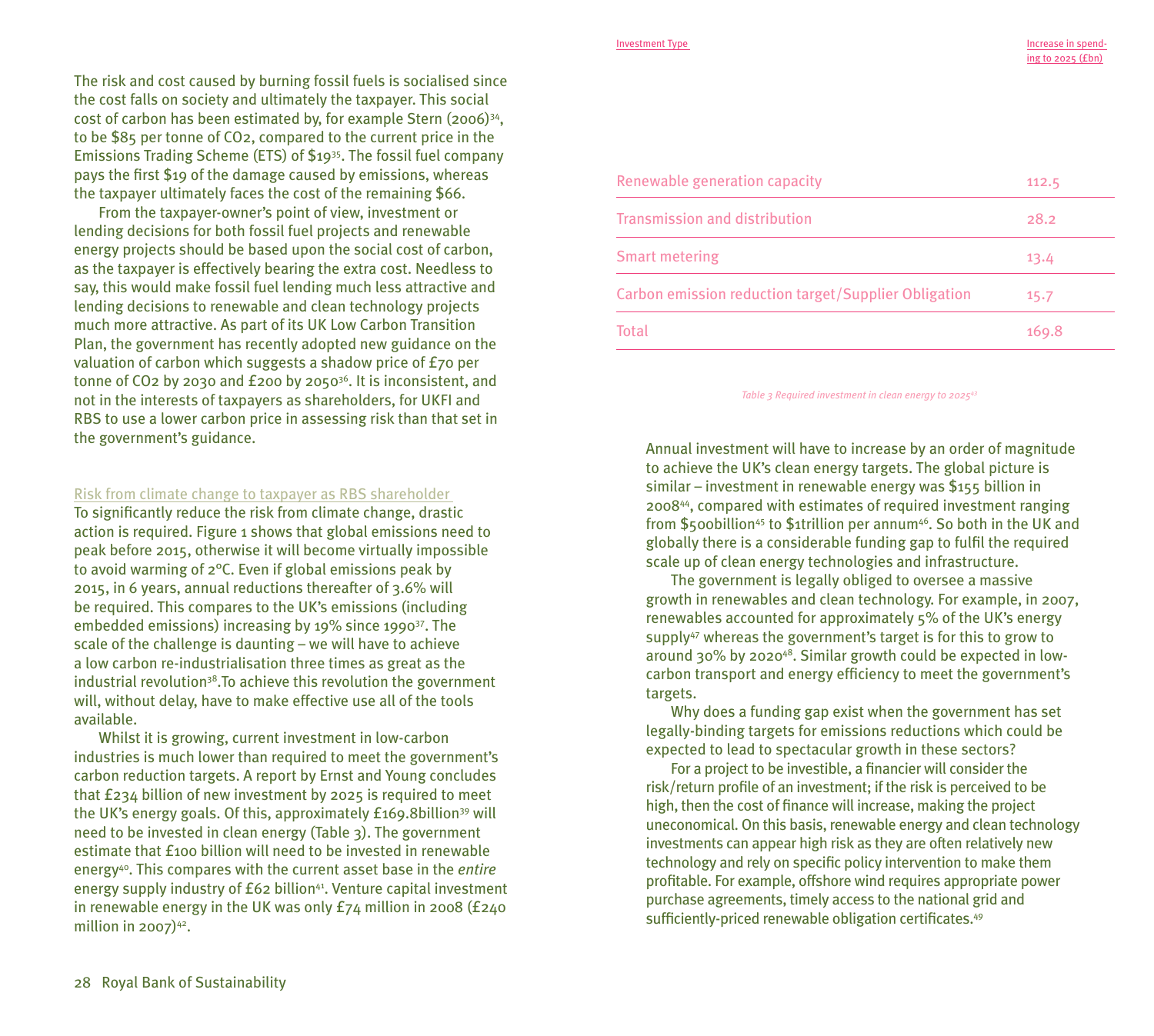This policy uncertainty is perceived as an extra risk. However, from RBS' perspective, this risk is in the control of RBS' majority shareholder and could be promptly reduced by engaging in a dialogue with its owner.

In contrast to renewable and clean tech investments, the financing of fossil fuel companies arguably represents a higher risk to RBS. If the government's ambitions for averting dangerous climate change are credible, then RBS' heavy exposure to the fossil fuel sector will represent a significant credit risk to the company.

As an active owner of RBS the Treasury, or UKFI acting on taxpayer's behalf, has a duty to intervene on this issue to protect the long-term sustainable value of RBS. By taking no action to manage the risks associated with fossil fuel lending, RBS is acting as if the government's climate policy is not credible, which is clearly inconsistent with the government's controlling interest in the bank through UKFI. Furthermore it encourages other business interests to draw similar conclusions about the credibility of climate change and low carbon policies, which in turn undermines the government's ability to deliver them.

#### Reputational risk

RBS is highly exposed in the fossil fuel sector, and this represents both a reputational and a regulatory risk to the long-term value of the business. RBS has described itself as "The Oil and Gas Bank" and is considered a leader in the field. Between May 2006 and April 2008, it was involved in loans to the coal industry worth \$95.83 billion (of which RBS's share was estimated to be \$15.93 billion)<sup>50</sup>, and between 2001 and 2006, RBS lent over \$10 billion in loans to the oil and gas sector, along with structuring loans on over \$30 billion of projects<sup>51</sup>. Whilst investments in renewable energies are much smaller than those in non-renewable energies it is worth noting that RBS is a relatively large investor in this sector, claiming to have invested £2billion in renewable energy projects in 200652. The existence of significant in-house capacity in assessing and supporting the renewables sector is an asset which should not be overlooked.

RBS is predominantly a retail bank with a large public-facing presence which relies on brand and reputation. RBS' public reputation has already been highly damaged by its collapse and subsequent bail-out with public funds, along with widespread publicity over the pay of the board members who oversaw the collapse53. It is therefore not well placed to face a high profile public campaign over its lending to fossil fuel companies, highlighting concerns over the global impact that its lending has on climate change, or the poor human rights, environmental and governance records of many of the companies it lends to (see Box 4).

#### Arch Coal

*Box 4 Questionable practices of fossil fuel companies financed by RBS*

In October 2006 RBS participated in an \$800 million revolving credit facility for Arch Coal. Arch Coal is the second largest coal producer in the US, and owns a number of mountain top mines in the Appalachia region. Its use of Mountain Top Removal (MTR) has attracted high levels of controversy and criticism. Arch Coal has been accused of responsibility for the disappearance of 300,800 acres of biologically diverse hardwood forest through MTR. In the US, the Bank of America has adopted a policy to end finance for mining companies engaging in MTR.

#### Tullow Oil

In March 2009, RBS was part of a consortium of 14 banks that lent \$1,890 million to the Irish company Tullow Oil - providing in the region of \$100 million itself. The bank had already helped raise  $f_{402}$  million by placing shares for Tullow in January. Tullow Oil's operations on the border between the Democratic Republic of Congo and Uganda are taking place in a region where resource-driven conflict recently displaced 30,000 people, adding to the existing 1.4 million internally displaced people in the region.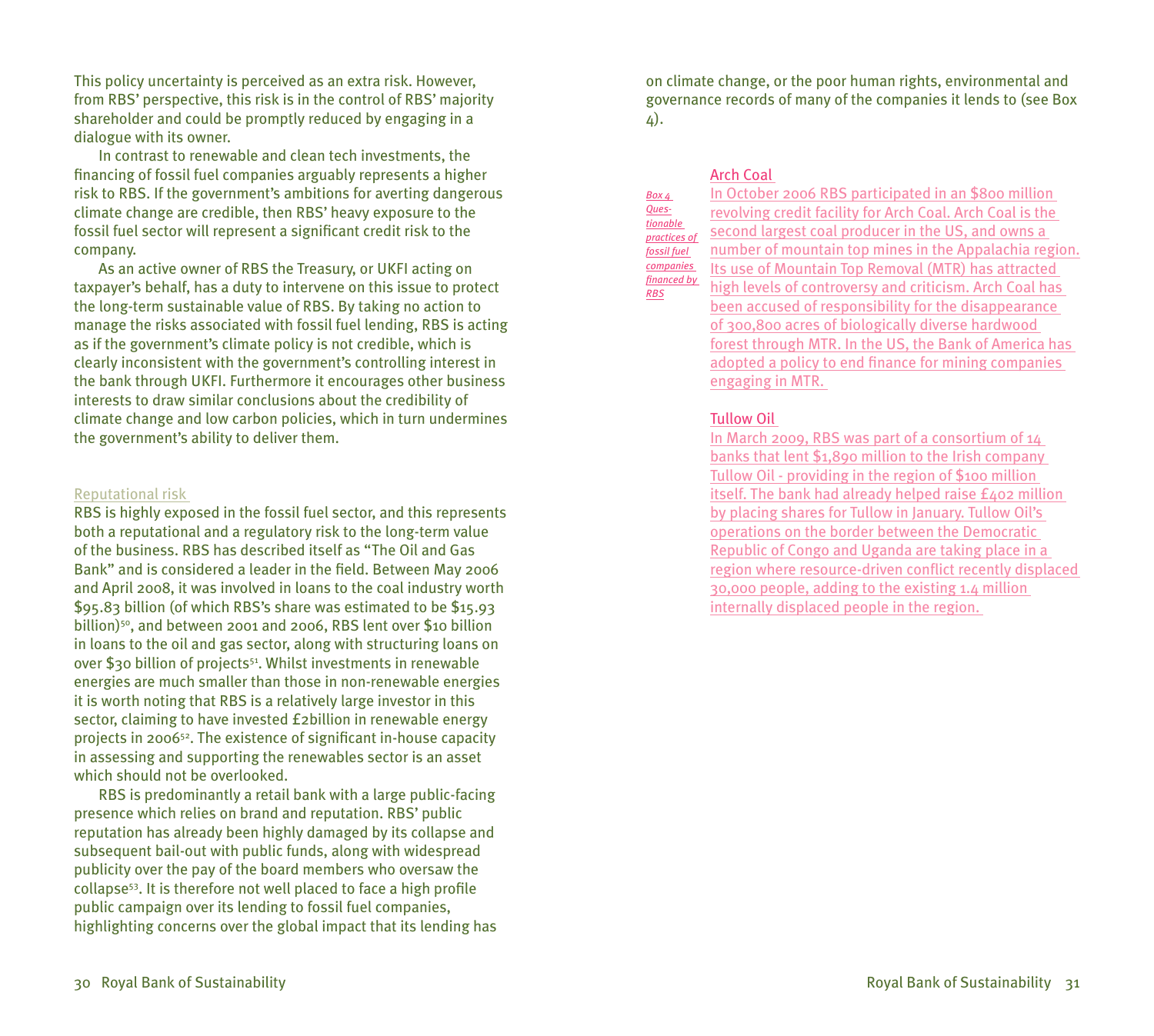| Company: | Proved oil/NGL     | <b>Proved Natural Gas</b>                | <b>Proved and Prob-</b> | CO <sub>2</sub> emissions from |
|----------|--------------------|------------------------------------------|-------------------------|--------------------------------|
|          | reserves (millions | reserves (billions of able coal reserves |                         | burning reserves               |
|          | of barrels)        | cubic feet)                              | millions of tonnes      | (millions of tonnes)           |

| 1,051,708<br>71,908<br>19,959<br>60,723<br><b>Qatar Petroleum</b><br>15,200<br>900,000<br>6,247<br>14,448<br>10,903<br>4,714<br>65,879<br>8,346<br>10,135<br>4,566<br>7,350<br>23,075<br>5,817<br>29,948<br>4,317<br>26,218<br>5,695<br>4,040<br>1,288<br>2,979<br>1,063<br>2,459<br>1,039<br>2,404<br>240<br>104<br>24,982<br>2,540 | <b>PDVSA</b>           | 77,500 | 150,000 | 42,535 |
|--------------------------------------------------------------------------------------------------------------------------------------------------------------------------------------------------------------------------------------------------------------------------------------------------------------------------------------|------------------------|--------|---------|--------|
|                                                                                                                                                                                                                                                                                                                                      | Gazprom                |        |         |        |
|                                                                                                                                                                                                                                                                                                                                      |                        |        |         |        |
|                                                                                                                                                                                                                                                                                                                                      | Rosneft                |        |         |        |
|                                                                                                                                                                                                                                                                                                                                      | Shell                  |        |         |        |
|                                                                                                                                                                                                                                                                                                                                      | Exxon                  |        |         |        |
|                                                                                                                                                                                                                                                                                                                                      | Chevron                |        |         |        |
|                                                                                                                                                                                                                                                                                                                                      | <b>Conoco Phillips</b> |        |         |        |
|                                                                                                                                                                                                                                                                                                                                      | <b>Total</b>           |        |         |        |
|                                                                                                                                                                                                                                                                                                                                      | <b>OXY</b>             |        |         |        |
|                                                                                                                                                                                                                                                                                                                                      | <b>BG</b>              |        |         |        |
|                                                                                                                                                                                                                                                                                                                                      | Repsol                 |        |         |        |
|                                                                                                                                                                                                                                                                                                                                      | <b>Cairn Energy</b>    |        |         |        |
|                                                                                                                                                                                                                                                                                                                                      | <b>Arch Coal</b>       |        |         |        |

# Regulatory Risk

RBS is a major lender to the fossil fuel sector and this could potentially represent a credit risk to RBS if either regulatory or fiscal measures are widely used (following global agreement to pursue emissions reduction) to reduce the use of fossil fuels, or if the activities of the companies that RBS finances are directly curtailed to such an extent that they can no longer service their debt to RBS.

RBS has itself identified credit risk as of major importance in its response to the Carbon Disclosure Project:

> "In our view the impact of climate change on credit risk - either directly or indirectly - is potentially the most serious financial risk for our business arising from climate change. Material risks to the business models of customers arising from climate change include regulatory risks, physical risks, changes to purchasing patterns and consumer rejection of less efficient products and services. Our ability to assess the impact of climate change on credit risk for corporate and commercial loans will become increasingly important in the future."54

Fiscal and regulatory policies to reduce fossil fuel consumption, as well as technical efficiency regulations, would be a credible response by governments to the adoption of more stringent greenhouse gases emissions targets. Insofar as such measures reduce fossil fuel usage or make it more expensive through taxation, they will reduce the profitability of many businesses in the fossil fuel industries. In turn this could impair such businesses' capacity to service loans from RBS. It is also possible that measures to directly curtail the exploitation of fossil fuel reserves may be adopted. Insofar as such measures do not result in proportionate price increases in fossil fuels, they may have a similar effect on the future value of fossil fuel companies.

#### *Table 2 shows the proven reserves of a few of the fossil fuel companies that RBS has lent to.*

Proven reserves represent the reserves that these companies are certain to be able to extract. In fact, the expected reserves of these companies may be many times greater than proven reserves and these play a key role in the valuation of fossil fuel companies. The ability of these companies to repay debt partly depends upon them being able to extract and sell their reserves, unless they can switch out of these industries into other industries.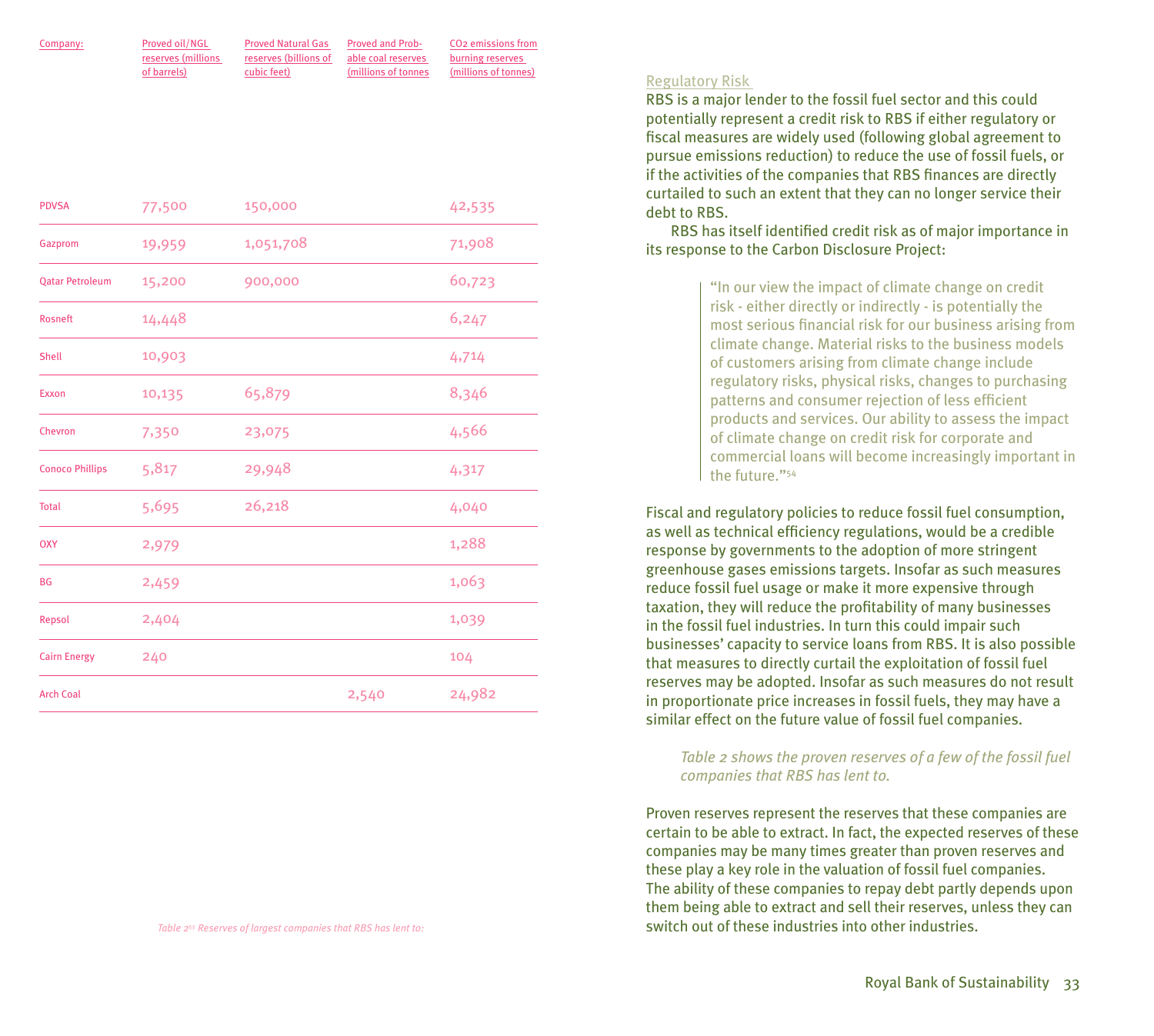The importance of reserves was illustrated in January 2004 when Royal Dutch Shell announced that it had over-reported its proven reserves by approximately 25%. This has been described as 'the worst crisis' in the company's hundred year history<sup>56</sup> - its share price plunged 8%, wiping £3 billion off Shell's value within an hour of trading on the London Stock Exchange57.

And herein lies the contradiction; the UK government is committed to limiting temperature increases to below 2°C and to achieve this aim the world must emit no more than a further 667 giga tonnes of CO2 by 2050. Yet if only those companies in Table 2 burnt of all their proven reserves, that alone would represent 35% of the world's remaining carbon budget.

To put it bluntly, the world can burn no more than 22% of total proven fossil fuel reserves by 205058, and little if any more thereafter. It is therefore true that most of the world's reserves, and those of the companies above, will have to stay in the ground in order to keep global warming below  $2^{\circ}C^{59}$ . How this is achieved is a matter of policy, but the most credible tools will inevitably reduce the long-term value - and therefore the ability to service debts - of these fossil fuel companies.

It is unlikely that the value of these fossil fuel companies could be maintained by simply raising the price of their reduced reserves. Oil prices are affected by numerous factors, but crucially it is demand for oil that is shifting and will be affected by policy. British Petroleum chief executive Tony Hayward commented in early June 2009 that as the oil price went over \$90 consumers "began to change their behaviour"<sup>60</sup>. Recent research by Peter Hughes, who spent much of his career with BP and British Gas and is now Director of Global Energy for leading management consultant Arthur D Little, shows that "we may be closer than most people currently believe to a 'tipping point' which would see long-term downward pressure on the demand for oil and oil products"61. Driving this change are the coalescing policy incentives to avoid volatile prices, ensure security of supply, and avert the worst affects of climate change. As previously noted, policy measures to significantly curb carbon emissions will be accompanied by policies supporting alternative energy growth, which will simultaneously curtail demand for fossil fuels.

The risk from RBS' perspective is that its clients will face falling demand for their products, and/or not be able to utilise the vast majority of their reserves or continue with their carbon intensive activities which increases the risk that they will be unable to service their loans.

# Recommendation 3

The cost of damage caused by climate change is only partially borne by fossil fuel companies through the carbon price, the vast majority will ultimately have to be paid by the taxpayer who is also the owner of RBS. Therefore, RBS should use the government's estimate of the 'social cost' of carbon to assess the risk/reward profile of potential funding decisions. This would result in reduced lending to fossil fuel companies and projects and increased lending to renewable energy and into the lowcarbon economy. Additionally, much of the perceived risk of investing in renewable energy projects is caused by uncertainty over policy, which is lessened for RBS as this policy is controlled by RBS' major shareholder. RBS, in consultation with UKFI, should:

> 1. Set targets for reducing emissions from its lending portfolio, and monitor and audit those reductions. 2. Allocate responsibility for climate change policy to the board and senior management.

3. Develop a revised investment mandate drawing on expertise and guidance from independent sources and best practices in the financial sector to identify which activities should not be funded in future.

# **Conclusions**

There is a clear case for UKFI to engage actively with the Board and management of RBS to ensure effective consideration and analysis of environmental, social and corporate governance issues. UKFI should pursue higher standards than industry good practice because it is representing the wider interests of taxpayers, and defending the credibility of government policy and its own UK Low Carbon Transition Plan.

A credible low carbon strategy for the UK would require the substantial economic risks of the fossil fuels sectors in which RBS is heavily involved to be internalised. This would represent a serious financial risk to companies in these sectors. To manage these risks and protect the shareholder/taxpayer, RBS should, in consultation with UKFI, adopt a strategy to reduce exposure to such investments.

There is a sound business case for RBS to initiate a transformation into a sustainable bank. For RBS' owners - the government and taxpayers - there is an imperative to assess the risks and opportunities involved and to act as responsible, engaged owners in driving such a transition.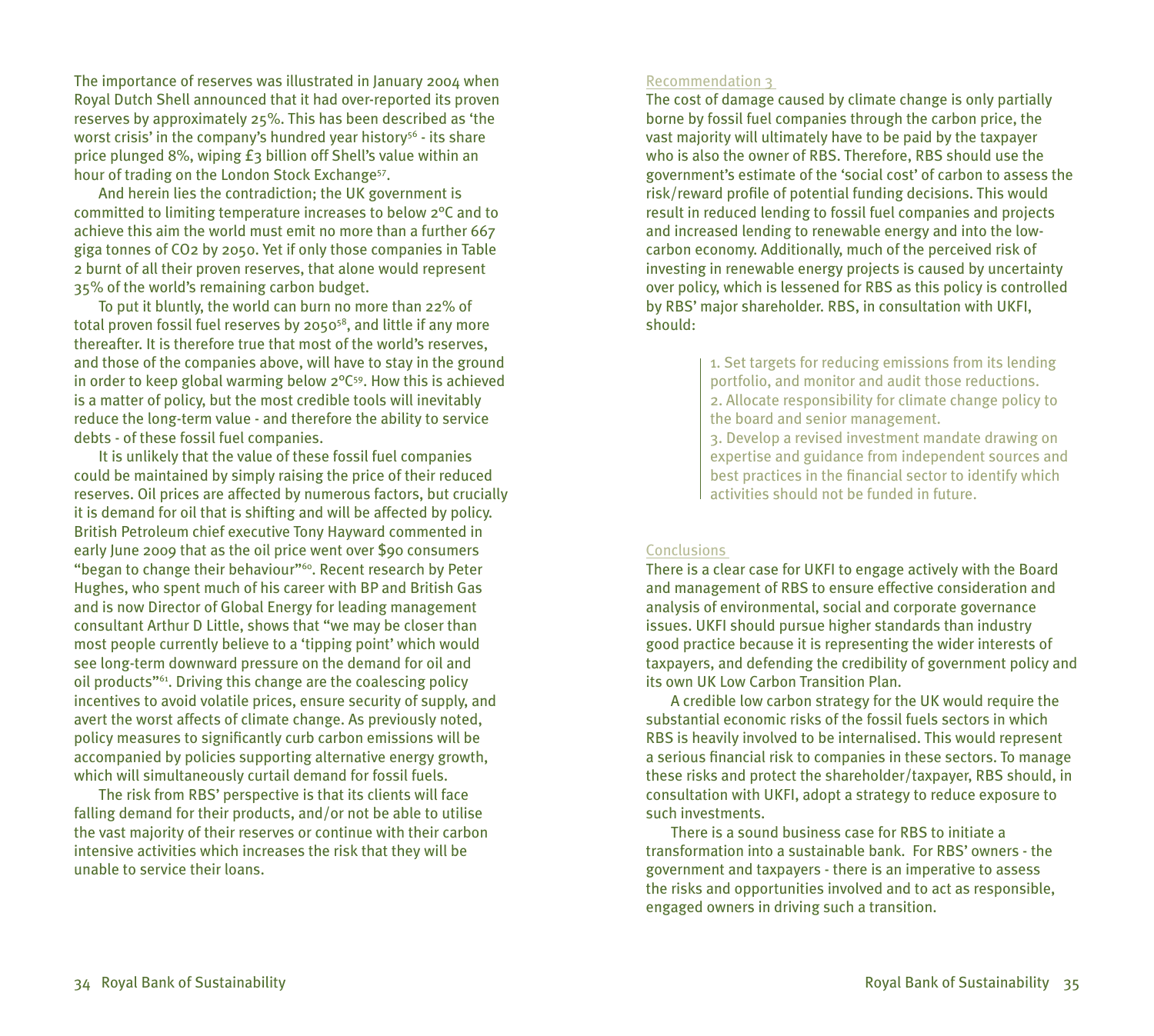#### Numerical **Bibliography**

1 Nick Silver is an independent consulting actuary. He is an honorary senior visiting fellow at Cass Business School and chairman of the actuarial profession's Resource and Environment Group

2 Dr. Mackenzie is a former Director of Investor Responsibility at Insight Investment, and author of Responsible Investment (Greenleaf, 2006), Rewarding Virtue: effective board action on corporate responsibility (FTSE/BitC, 2005) and Investor Leadership on Climate Change (2009, UN Global Compact).

3 HMT statement 13 October 2008

4 http://www.hm-treasury.gov.uk/ press\_105\_08.htm

5 UKFI (2009) An Introduction: who we are, what we do and the framework document which governs the relationship between UKFI and HM Treasury

6 http://www.ukfi.gov.uk/

7 http://www.hm-treasury.gov.uk/ press\_105\_08.htm

8 See, for example, Martin Wolf's column in the Financial Times http://www.ft.com/comment/ columnists/martinwolf or Willem Buiter's Maverecon blog in the same publication http://blogs. ft.com/maverecon/

 $\alpha$ http://www.ukfi.gov.uk/

 10 Freshfields report

11 http://www.napf.co.uk/publications/Downloads/PolicyPapers/ sectionI/2005/ISC\_Statement\_of Principles.pdf

12 Hansard, HL (7 October, 2008)

13 http://www.unpri.org/

14 UNEPFI (2009) Fiduciary Responsibility

15 Tapscott and Ticoll (2003) The Naked Corporation

16 http://www.occ.gov.uk/activities/ stern.htm

1<mark>7</mark><br>http://www.hm-treasury.gov. uk/d/1( $\triangle$ ).pdf

18 Paul Myners, speech to UK Investment Managers Association May 2009

19 http://news.bbc.co.uk/1/hi/business/8112199.stm

20 http://www.apggroep.com

21 Which can be found on http:// www.ipcc.ch/

22 Against 1990 levels. The 2020 target is an intended budget, provided there is a global deal www.theccc.org.uk

23 http://news.bbc.co.uk/1/hi/sci/ tech/8243922.stm

24 http://www.nature.com/nature/ journal/v458/n7242/abs/nature08017.html

25 The figure is calculated in http://www.monbiot.com/ archives/2009/08/31/not-evenwrong/#more-1210. The author uses World Energy Council (WEC) figures for global reserves of fossil fuels: there are 177,000 billion cubic metres of natural gas, 162 billion tonnes of crude oil and 848 billion tonnes of coal, representing 818 billion tonnes of coal. This converts to 3000 billion tonnes of carbon dioxide. From Meinhausen et al (2009), we have already burnt 1/3 of the "budget", meaning we have 667 gig tonnes left:  $667/3000 = 22%$ 

26 PLATFORM (2007) The Oil & Gas Bank27 See http://peopleandplanet.org/dl/ddd/rbsprojectfinance.pdf

28 http://go.worldbank.org/ **ZXULOgSCCo** 

29 http://www.hm-treasury.gov.uk/ sternreview index.htm

43

44

45 ibid

47

48

49

ke.html 50

on Coal 51

Gas Bank 52

wsletter=24

53

file46983.pdf

Ernst & Young (2009) Securing the UK's Energy Future: Meeting the financing challenge

Global trends in Sustainable Energy Investment 2009 Report http://sefi.unep.org/fileadmin/ media/sefi/docs/publications/Executive\_Summary\_2009\_EN.pdf

46 Mallon and Hughes (2009) Climate Solutions II: Low Carbon Reindustrialisation

http://www.berr.gov.uk/files/

HM Government (2009) The UK Low Carbon Transition Plan

See for example http://www. bwea.com/media/news/articles/ government\_action\_needed\_to\_

PLATFORM (2008) Cashing in

PLATFORM (2007) The Oil and

http://www.ethicalcorp.com/ content.asp?ContentID=6615&ne

In June 2009, three NGOs – the World Development Movement, People and Planet and Platform –filed a legal case against the Treasury, claiming that the Government had acted unlawfully as it had not undertaken an assessment against environmental or human rights criteria. The High Court has ruled that there is an arguable case and has granted an oral hearing in October which will determine if there are sufficient grounds for a full hearing.

RBS 2008 response to Carbon Disclosure Project

30 Dr Mark New, Oxford University http://www.sciencedaily.com/releases/2009/09/090930174655. htm

31 http://www.metoffice.gov.uk/ climatechange/news/latest/fourdegrees.html

32 http://www.guardian.co.uk/environment/2009/mar/30/climatechange-nicholas-stern-extract

33 http://www.eci.ox.ac. uk/4degrees/ppt/1-1schellnhuber. pdf

34 http://www.occ.gov.uk/activities/ stern.htm

35 As at 29 September

36 DECC, 2009, Carbon Appraisal in UK Policy Appraisal: A revised Approach. The prices for the traded and non-traded sectors start at

different levels and converge by 2030. 37 http://news.bbc.co.uk/1/hi/sci/

tech/8283909.stm 38 Mallon and Hughes (2009) Climate

Solutions II: Low Carbon Reindustrialisation 39 Ernst & Young (2009) Securing the

40 http://www.guardian.co.uk/ politics/2008/jun/26/greenpolitics.energy

41

Investment trends in European and North American clean energy 2003 to 2008 (Carbon Trust)

Reserve figures supplied by Investor Watch from company

54

55

accounts and statements. This table is incomplete as not all data is available about companies RBS lends to or reserve figures for all companies. Specifically RBS lends to a number of coal companies whose reserves are not available, which is not fully reflected in the table.

56 C. Evans, (2004), Shell Shocked, Accountancy, Institute of Chartered Accountants in England & Wales

57

The crisis also ultimately led to the resignation of the company's Chairman, finance chief and head of exploration and production. The crisis was also about Shell's financial impropriety in covering up the real extent of its reserves, but the differential between the perceived valuation of the company and the actual valuation on the basis of what reserves it could extract represented a very real risk to both investors and lenders. (I. Cummins and J. Beasant (2005) Shell Shock, Mainstream Publishing, p. 11)

#### 58

http://www.nature.com/nature/ journal/v458/n7242/abs/nature08017.html

#### 59

Some of the reserves could be used if carbon capture and storage proves successful. However, it has not as yet been proved to be commercially viable and it has only been proposed for coal, so from a risk management perspective it cannot be assumed that it can be developed and deployed rapidly enough (if at all) to enable 'business as usual' for all fossil fuel companies.

#### 60

Tony Hayward, in response to questions at the launch of the BP Statistical Review of World Energy. 10 June 2009. View the webcast or download the audio file at: http:// www.bp.com/iframe.do?categoryI d=9024230&contentId=7044938

61

The Beginning of the End for Oil? Peak Oil: A Demand-side Phenomenon? Arthur D Little, February 2009. Available from http://www.adl.com/reports. html?&no\_cache=1&view=356 following free registration.

# UK's Energy Future: Meeting the financing challenge

ibid 42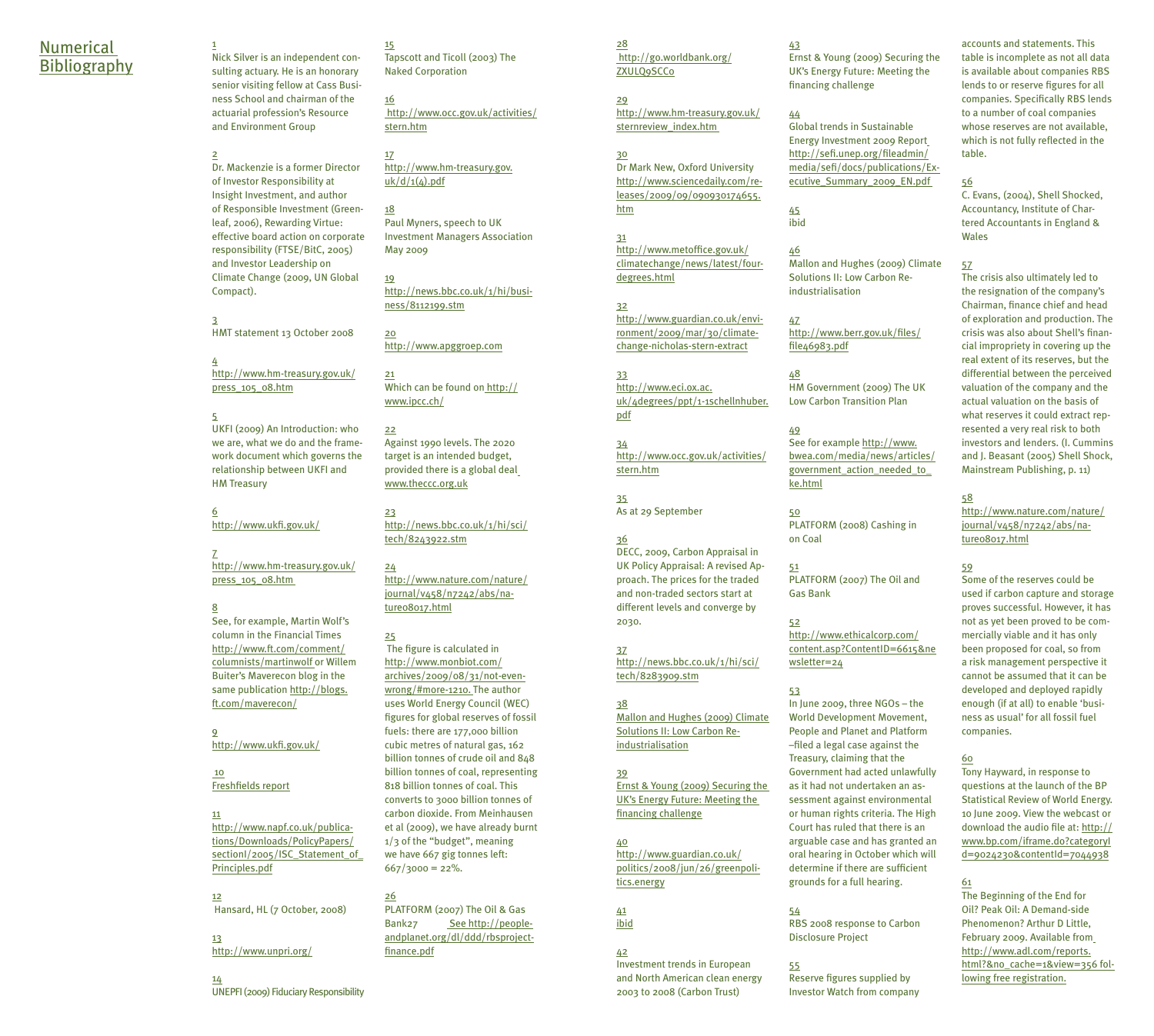#### Design

Ultimate Holding Company is an ethical art and design co-operative specialising in creative solutions for value led organisations. www.uhc.org.uk

#### Print

This report has been printed using vegetable based inks on 100% recycled paper